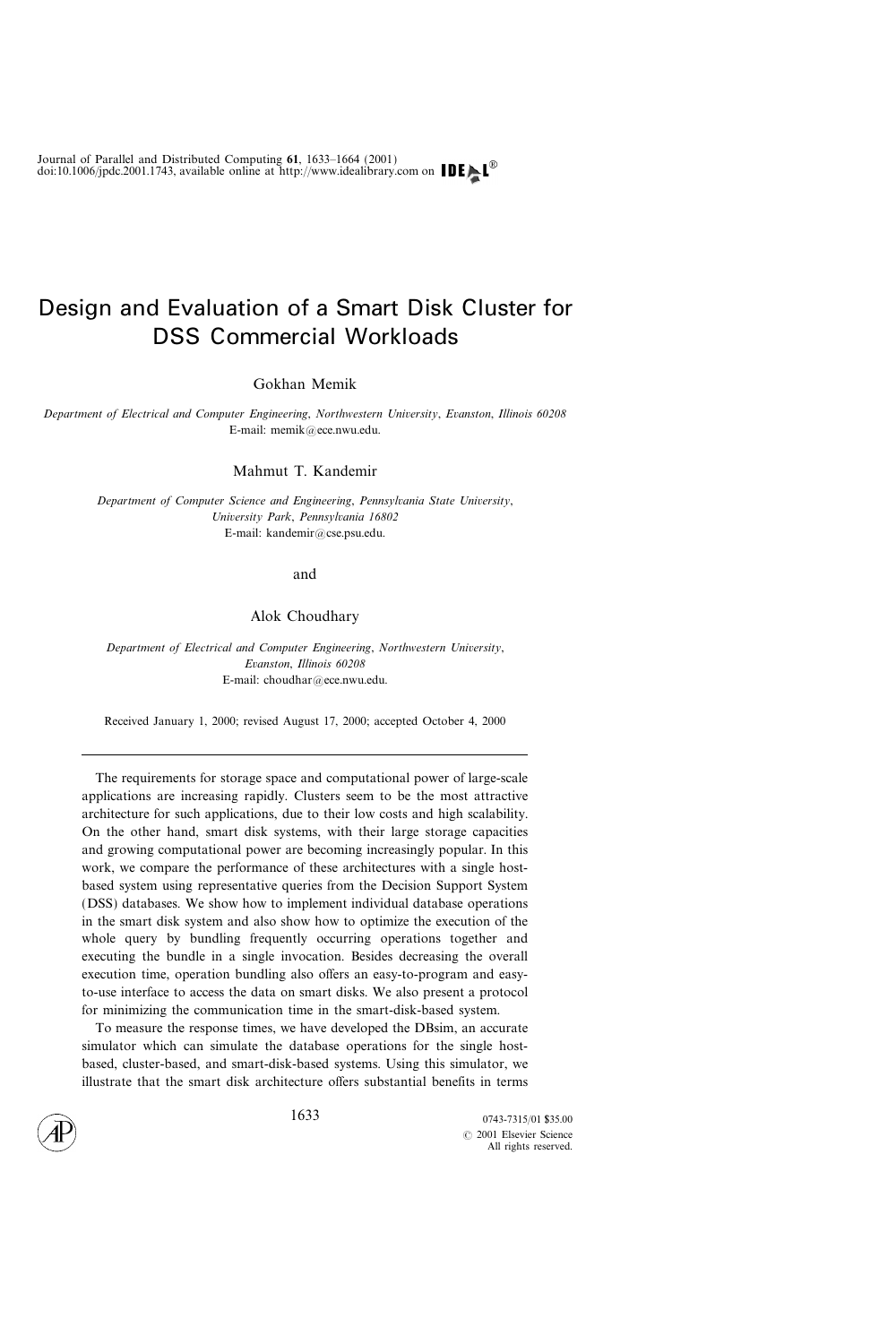of overall query execution times of the TPC-D benchmark suite. In particular, the average response time of the smart disk architecture for the representative queries from the TPC-D benchmark in our base configuration is 710 smaller than the response time on the single host-based system and 4.2% smaller than the response time on the fastest cluster architecture. We also demonstrate the effectiveness of the operation bundling and compare the scalabilities of the cluster-based and smart-disk-based systems.  $\circ$  2001 Elsevier Science

Key Words: intelligent I/O; embedded systems; decision support systems; distributed databases; cluster of smart disks.

### 1. INTRODUCTION

The requirements for storage space and computational power of large-scale applications are increasing rapidly. Although SMP's and cluster of workstations offer high computational power, there is a need for new architectures especially for data-intensive applications. Such applications manipulate huge amounts of diskresident data, in addition to their substantial computational requirements. In traditional systems, these data are moved back and forth between the storage device and the processing unit. This imposes an overhead on the  $I/O$  bus which may degrade the system performance. In the near future, the IO interconnection is expected to become the bottleneck in the I/O subsystem due to the increases in the drive media rates.

For many of these large-scale applications, however, it is possible to manipulate data on the storage device, before putting it on the bus. Smart disks,<sup>1</sup> having embedded processors and a substantial amount of memory on the storage device, solve this problem by manipulating the data on disks and leveraging the bandwidth requirement on the bus. In the near future, storage devices with 100 Gbytes of capacity, several hundred Mips engine, and a few hundred MBytes of RAM are expected to exist in the market  $\lceil 16 \rceil$ . Even today, it is possible to find storage devices in the market with 150 Mips core and up to  $2 \text{ MB}$  of main memory  $\lceil 10 \rceil$ 22, 36, 39]. Intel's IQ-SDK system has a 2 MB memory, which can be expanded to 64 MB. Most of the processing power in these disks is devoted to disk scheduling and similar duaties. But, next generation smart disks will contain processors powerful enough for performing application-level programming. They might even contain coprocessors for performing tasks related to disk scheduling. It is possible to build such systems with a small amount of extra cost over the disk cost due to the low costs of embedded processors and memory chips. Although this new type of smartdisk-based architecture seems very attractive, it poses many challenges. Previous work in this area focused on the architectural and operating system related issues [25, 34, 44]. Acharya et al. [1], on the other hand, focused on the implementation of the individual database operations. Smart disks seems to be an attractive alternative especially for database applications. Therefore, investigating the individual

<sup>&</sup>lt;sup>1</sup> We use the term *smart disks* to refer to a class of architectures that put substantial computational power on disks, such as Active Disks [1, 34, 42] and IDISKs [25].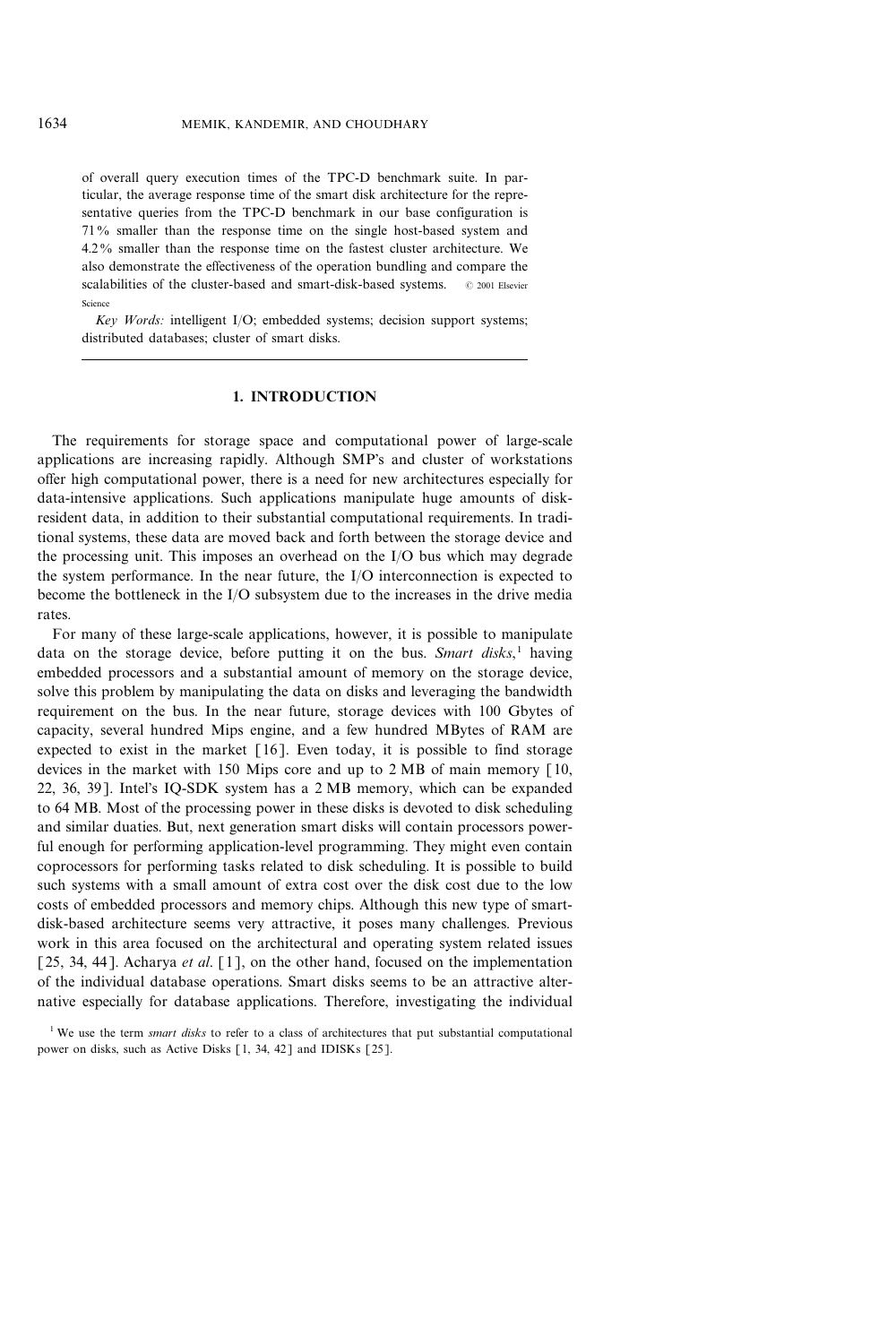database operations on this architecture is very important. But, to gain more insight on the possible improvements by the smart disk architecture, we must examine whole queries from commercial workloads. Some individual operations may have good performance on smart disks and some may have poor performance. If the execution times or the occurrence frequency of the better operations are high, then the improvement with smart disks will be significant. If, on the other hand, such operations occur rarely, we will end up with a slight improvement. As an example, the smart disk architecture is expected to perform well in a sequential search operation, where all the data should be transferred to the processing unit. But for indexed selection, where an index structure is traversed and only the relevant tuples are brought to the processing unit, the improvements achieved by the smart-disk-based system may be lower because only the relevant data will be transfered from the storage unit to the processing element.

In this paper, we present a detailed quantitative evaluation of a smart-disk-based architecture. To achieve this, we compare the performances of a smart disk system, two types of cluster systems and a single host system for whole database queries. The main contributions of this paper are as follows:

v We present how a whole database query can be executed on a smart disk system.

• We present and evaluate a method called *operation bundling* for reducing the execution time of the database queries in smart disk architecture.

v We compare the execution times of whole database queries for single-host system, cluster system and smart disk system under several values of architectural parameters using an accurate simulator.

Both SMP's and cluster of workstations are widely used for large-scale applications. But clusters are getting increasingly popular due to their cost effectiveness. They are shown to perform well for many types of applications. Our goal is to measure the effectiveness of the emerging smart disk technology by comparing its performance to the existing popular technology of clusters.

We have selected Decision Support System (DSS) databases as our application, because of the large storage requirements and wide usage of such databases. Specifically, we measure the execution times, consisting of the I/O, computation, and communication times, for all the architectures for six different queries from the TPC-D benchmark [41]. These queries contain a combination of select, join, sort, groupby, and aggregate operations and are a representative of the whole benchmark suite. Our experiments show that smart disk architecture delivers high levels of performance under different values for processor speed, available memory size, number of disks, and database size. Based on our performance numbers, we also discuss the cases where the smart-disk-based system is preferable to the cluster-based system and vice versa.

DSS databases process up to 4.5 TBytes of data, consisting of up to 50 billion rows [45, 46]. These challenges require innovative approaches in architecture, software, and algorithm areas because the traditional approaches, which depend on the technological advances for improving their throughput, may not be sufficient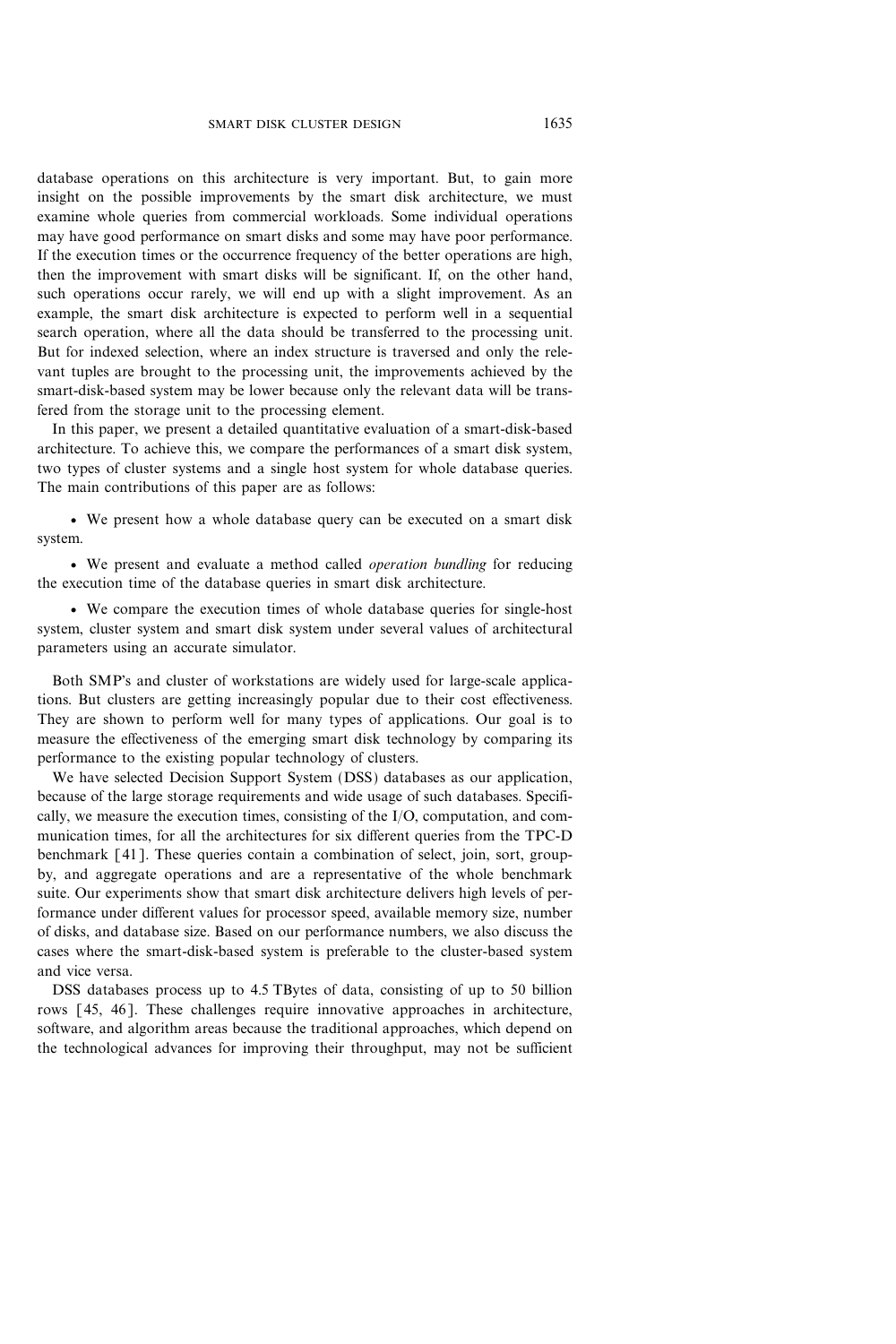for solving these problems. Considering the results we have obtained in this work and the low cost of this architecture, the employment of smart disks in such applications seems to be an attractive solution.

In the following section, we describe the smart disk architecture and discuss the possible configurations of systems employing smart disks. In Section 3, we introduce the queries used in our experiments. In Section 4, we explain the algorithms we have used for single database operations and also explain the execution of the whole query using operation bundling. In Section 5, we present our simulator and discuss its accuracy. In Section 6, we describe our experimental platform, define the methodology used in the experiments, and present the simulation results. In Section 7, we discuss related work, and in Section 8 we conclude the paper with a summary and an outline of on-going research.

### 2. SMART DISK ARCHITECTURE

Each smart disk consists of an embedded processor, a controller, disk space, and some amount of DRAM (see Fig. 1c). Compare this architecture with a traditional single host-based system (Fig. 1a) and a cluster-based system (Fig. 1b). In today's standards the CPU in Fig. 1a is between 300 and 600 MHz, with up to 1 GByte of main memory. The  $I/O$  interconnect is between 200 and 300 MB/s. To build a cluster, similar hosts are connected to each other using a fast-speed interconnection network. The speed of the interconnection is between 150 and 1200 Mbps. We have



FIG. 1. (a) Traditional architecture. (b) Cluster architecture. (c) Smart disk architecture.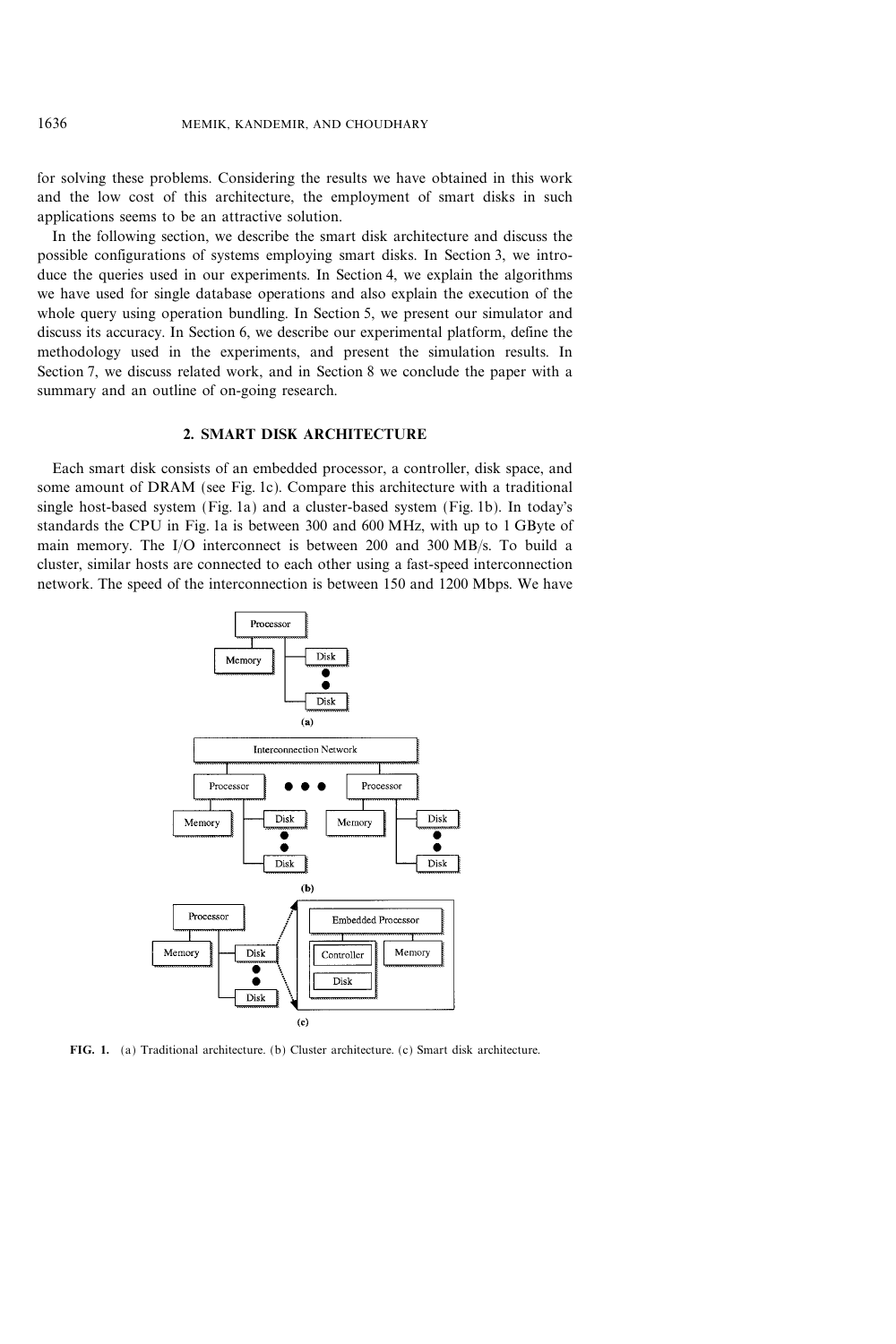simulated clusters with no shared disks. Our selection of this configuration is based on the trends in the hardware for parallel databases. The embedded processor in Fig. 1c is 100 to 300 MHz. As far as the memory is concerned, Texas Instruments C27x has a 16 MB address space [39]. So, we would expect memory sizes of 16 to 128 MB in the future. According to Keeton *et al.* [25], the total cost of a smart disk system including fast serial links will be on the order of  $10\%$  of the total cost of a traditional host-based system.

Many alternatives for the cluster hardware exist, especially for larger systems. We have selected a configuration similar to Fig. 1b. Considering the size of our applications and the system size, we believe that our selection of the configuration is a reasonable one. The software issues for the cluster configuration is discussed in Section 3.

We can consider two alternatives for the configuration of a smart disk system. In the first configuration, the smart disks are connected to a host machine through a bus. In such a system the host will carry out the tasks for security, coordination, code loading, etc. In such a system, smart disks will process the data and send only the relevant parts to the host (we call these *filtering* operations because these operations discard the irrelevant data, resulting in a smaller amount of data transfer). But compute-intensive operations will still be performed by the host. In other words, the system will take advantage of the increasing computational power on disk devices by allowing filtering type of operations to operate on disks, close to data, and sending only the relevant information to the host. This offloading of code does not only reduce the network traffic, but also offloads the host processor and increases the system power. The emerging first generation of smart disk systems fall into this group [10, 22, 36, 39]. The second alternative configuration is a distributed system of smart disks. In such a system, smart disks are connected through an interconnection network. One of the smart disks may be assigned as a central unit for coordination purposes, but all the applications are distributed among the smart disks. If parallelism in such a system can be exploited efficiently, systems with significant computing power and storage capacity can be constructed in a costefficient manner. Such a system will allow high performance computing for considerably low costs. The architecture we have used for our experiments falls into this category, with one of the smart disks assigned as a central unit. Using the first alternative would increase the cost of the system significantly, but would have increased the system performance only slightly, because of the high parallelism exhibited by the database applications.

There are also two important alternatives for programming of the smart disks. First, the smart disks can be programmed by the vendor. Second, the smart disks can upload user written code from the host machine. Both of these alternatives have advantages and disadvantages. Vendor implemented code will be compact, efficient, and easy to use, but the portability and flexibility will be important problems. There are several problems with the user written code, as well. We have assumed a vendor written programming model in our simulations. Therefore we assumed that most of the memory of the system can be used by the application.

Current technology is not in a position to employ smart disk systems for scientific codes. Even though parallelism is used widely in such applications, issues like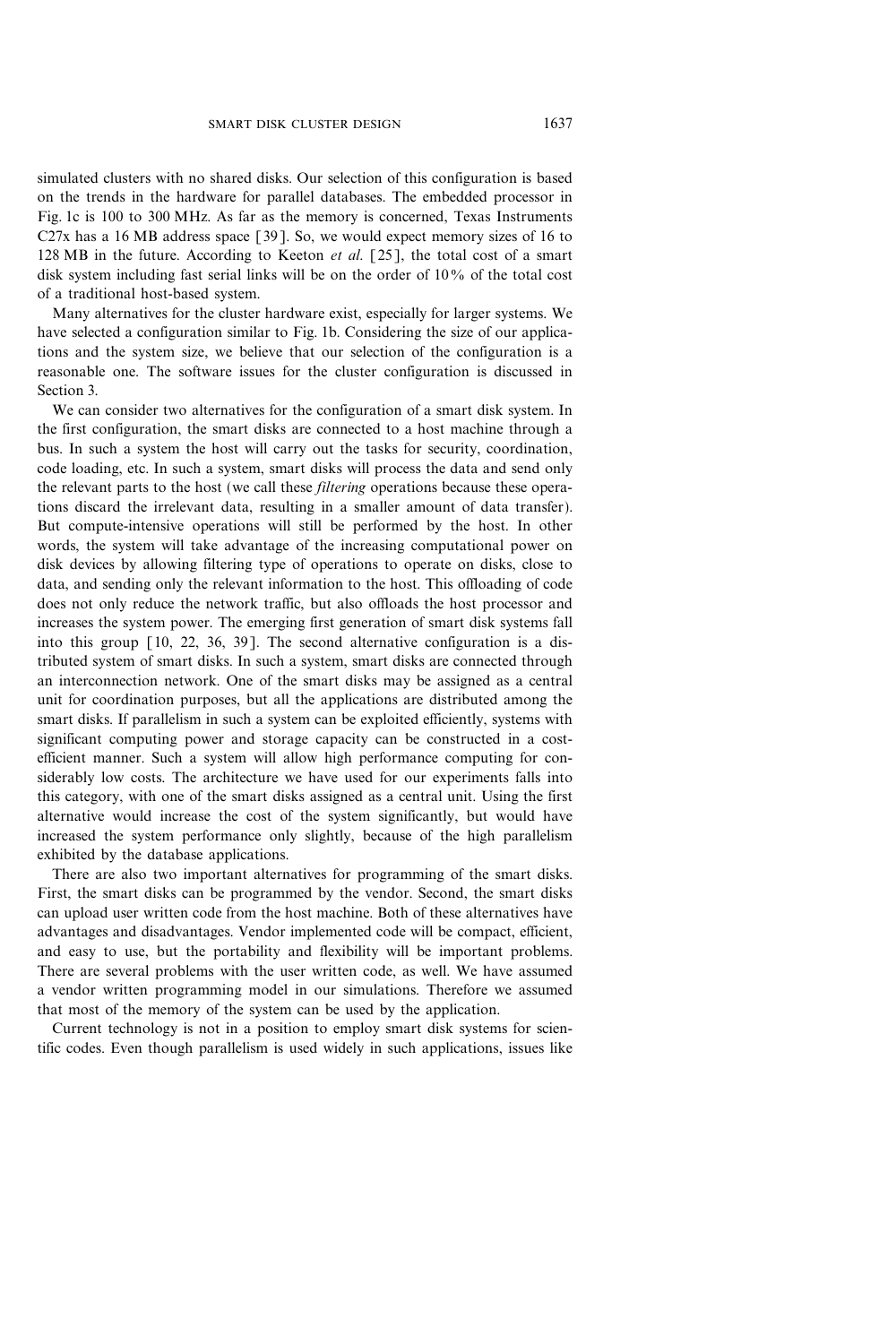code loading, language constructs, data partitioning among disks and the interaction between operating system and the disk resident code should be solved. Acharya et al. [1] propose a stream-based programming model for these purposes.

For database applications, however, a significant amount of research has already been conducted. First, there is literature on database machines, which were studied some time ago [6, 7, 26, 31]. Special purpose hardware, which was employed by the database machines, had high cost and moderate performance, which eventually led to the demise of database machines. Smart disk systems, on the other hand, use commodity hardware, lowering the cost of the system. Also the VLSI technology has improved dramatically, making smart disk systems feasible. The improvements in the interconnection network technology is also in favor of the smart disks. Unlike the old database machines, we do not have to perform all the operations on disks. We can make use of complex optimization schemes, most of which have been developed in the post-database machines era and can take the selectivity and cost of each operation into account and distribute the load in an efficient manner between the host and the smart disks. There has also been a significant amount of research in parallel execution of database operations [11]. Considering each smart disk as a processing unit in the parallel database sense, we should be able to adapt at least some of these techniques to the smart disk architecture. Overall, armed with new optimization techniques from parallel databases and lessons from old database machines, we believe that we can build smart-disk-based systems which are cost effective, practical and effective in handling large database applications.

### 3. DSS QUERIES

Dr. Philip Bernstein estimates that 35% of all database servers are decision support systems [8]. The storage and computational requirements of these systems increase rapidly. This wide usage and the large storage and computational requirements of these systems led us to select them as our application in this work. We have used *six* queries from the TPC-D benchmark  $[41]$ . This benchmark has gained wide acceptance both in academia and industry. It contains 17 read and 2

|                 |          |          |          | -        |          |          |          |          |
|-----------------|----------|----------|----------|----------|----------|----------|----------|----------|
|                 |          | Select   |          | Join     |          |          |          |          |
| Query           | SS       | IS       | ΝL       | M        | H        | Sort     | Group    | Agg.     |
| $Q_{1}$         | $\times$ |          |          |          |          | $\times$ | $\times$ | $\times$ |
| $Q_3$           |          | $\times$ | $\times$ |          |          | $\times$ | $\times$ | $\times$ |
| $\mathcal{Q}_6$ | $\times$ |          |          |          |          |          |          | $\times$ |
| $Q_{12}$        | $\times$ | $\times$ |          | $\times$ |          | $\times$ | $\times$ | $\times$ |
| $Q_{13}$        | $\times$ | $\times$ | $\times$ |          |          | $\times$ | $\times$ | $\times$ |
| $Q_{16}$        |          | $\times$ |          |          | $\times$ | $\times$ | $\times$ | $\times$ |
|                 |          |          |          |          |          |          |          |          |

TABLE 1

The Read-Only TPC-D Queries That We Used and Their Operations

Note. The operations are sequential scan (SS), indexed scan (IS), nested loop join (NL), merge join (M), hash join (H), sort, group, and aggregate (Agg.).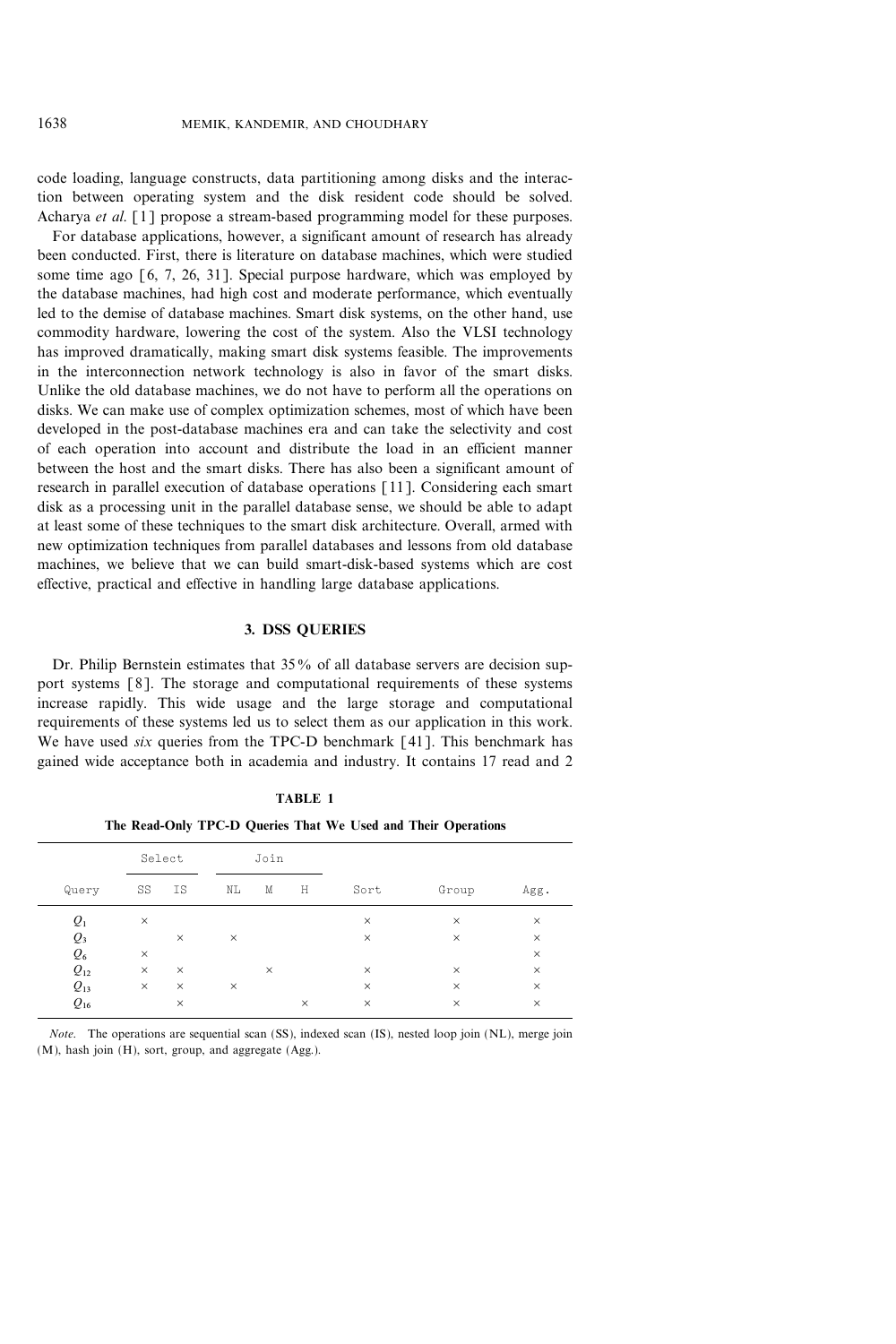```
select
l-shipmode,
sum(case
  when o-orderpriority = '1-URGENT' or o-orderpriority = '2-HIGH'
  then 1
  Also 0end) as high-line-count,
 sum(case
 when o-orderpriority \langle '1-URGENT' and o-orderpriority \langle '2-HIGH'
 then 1
  else 0
end) as low-line-count
from
orders.
lineitem
where
 o-orderkey = 1-orderkey
and 1-shipmode in ('[SHIPMODE1]', '[SHIPMODE2]')
 and 1-commitdate \langle 1-receiptdate
 and 1-shipdate \langle 1-commitdate
and 1-receiptdate \geq date '[DATE]'
and 1-receiptdate \langle date '[DATE]' + interval '1' year
group by
1-shipmode
order by
l-shipmode;
```
FIG. 2. The SQL code for the query  $Q_{12}$  from TPC-D.

update queries, most of them being large and complex. The queries we have selected are given in Table 1 along with the operations they involve. A " $\times$ " indicates that the query involves the relevant operation. For example,  $Q_1$  involves SS (sequential scan), sort, group-by, and aggregate operations. We have selected these six queries, because we wanted to cover all the operations at least once.

As an example, the SQL code of  $Q_{12}$  is given in Fig. 2. The possible values for the parameters (e.g., SHIPMODE1, SHIPMODE2, DATE) in the SQL codes are also defined by the benchmark. Thus, the possibility of a tuple being selected is fixed. For example,  $Q_{13}$  selects all the tuples from one of its input tables. On the other hand,  $Q_{12}$  selects one out of 200 tuples from a table called lineitem. Our choice of the queries also ensures that we experiment with both the low selectivity and high selectivity queries.

In the following, we first explain the implementation of individual database operations for both the smart disk and the cluster architectures. Then, we discuss how to combine these individual operations to execute the whole query. We introduce the notion of operation bundling and explain the protocol we devised for reducing the communication.

### 4. QUERY EXECUTION

In this section, we first describe the algorithms we have used for individual database operations for all the architectures experimented with. Then, we explain how the whole query can be executed on the smart disk system. We also explain the notion of operation bundling.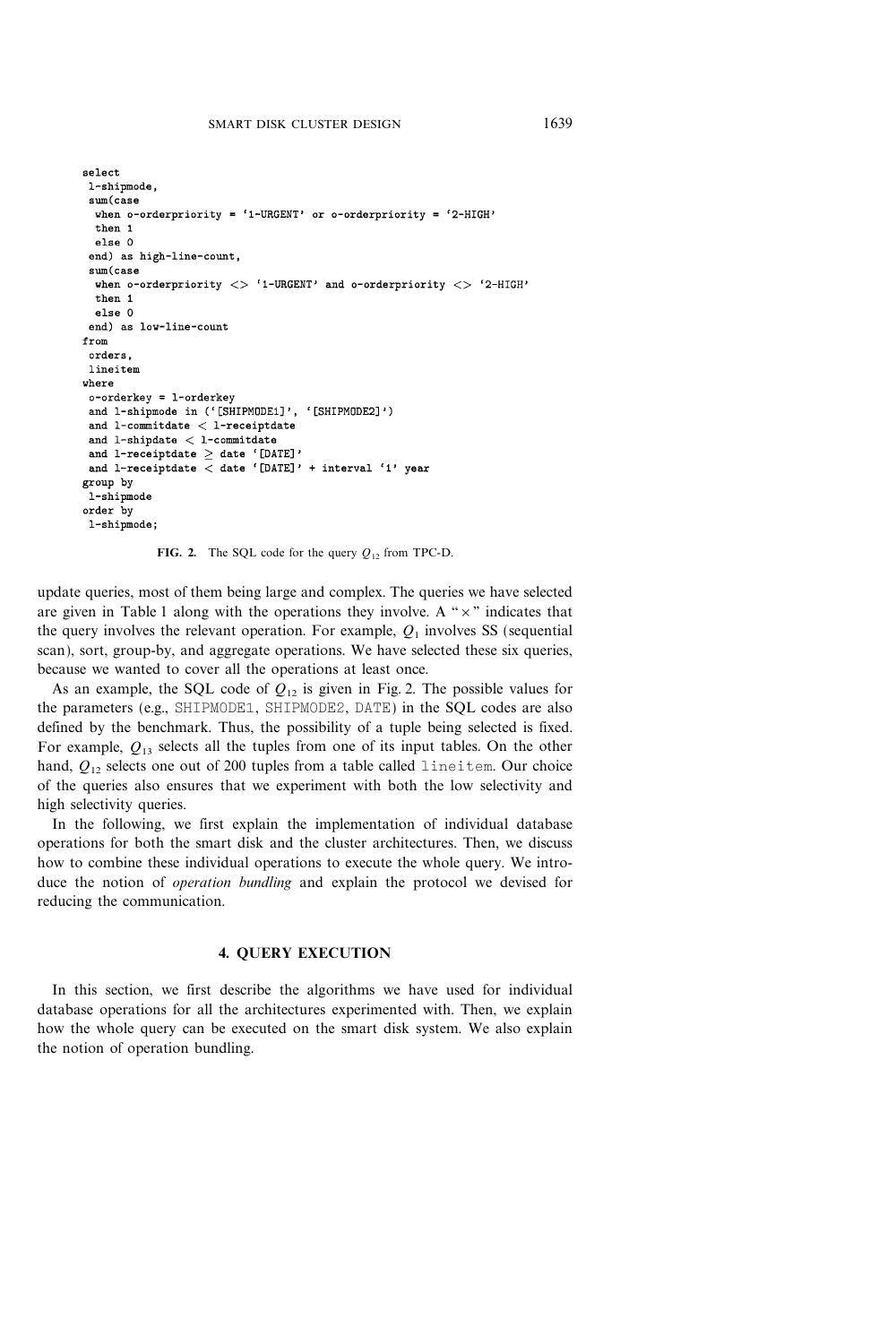#### 4.1. Individual Database Operations

Query optimization and processing in distributed environments had been studied by many researchers [19, 20, 23, 28, 37]. Many of the algorithms we have used in this work are adopted from the algorithms developed for distributed systems. We had to simplify some of the algorithms. But, these simplifications do not invalidate our comparisons, because we use the same assumptions and similar algorithms for both the cluster and the smart-disk-based architectures.

The implementation of individual database operations we have selected for smart disk architecture and clusters are similar in nature. The main difference of these architectures is the way these individual operations are combined to execute the whole query. These differences will be explained in Section 4.2 in more detail. The implementations of sequential scan, group-by, and aggregate operations are similar to those proposed by Acharya et al.  $[2]$ . In the sequential scan operation, each smart disk scans the input table and sends the tuples that match the selection criterion to the central unit. The central unit concatenates the tuples it receives from the smart disks. Similarly, in the cluster architecture, hosts scan the input table and matching tuples are sent to the front-end, which concatenates the results. The aggregate operation is performed similarly. Each smart disk performs the aggregation locally and sends the results to the central unit, which combines the results and reports the results. For both of the architectures, we assumed that the data is distributed evenly on all the units in the system (except the central unit in the smart disk system, which performs only coordination and concatenation tasks). For indexed scan operation, we assumed that the smart disks keep the indexes for the part of the data they are holding. So, similar to the sequential scan, the smart disks scan their input table and forward the matching tuples to the central unit. The implementation is similar for the cluster architecture. For implementing the groupby operation, we have used a hashing based algorithm. In the first step, the local hashes are performed by each smart disk. Then, in the second step, these local hashes are sent to the central unit, which accumulates the results.

For the sort operation, we have used an external local sort in each disk. Then, these results are forwarded to the central unit (or to the front end), where the results are merged. Note that, for this operation more sophisticated sort algorithms, such as NOW-sort [3] can also be used. Join operations require synchronization among the processing elements (smart disks in the smart disk system and hosts in the cluster architecture). For nested loop (NL) join, one of the tables is replicated in all the processing elements. The selection for this table is done by the central unit in smart disk system. This table is joined with the local tables using a doubly nested loop to match the elements of one table to the other and the result is forwarded to the central unit (or to the front-end in cluster architecture). The merge (M) join starts by sorting one of the tables globally and replicating this sorted table in all the processing elements. Then, the local tables are merged with the global table and the results are forwarded to the central unit (to the front-end). For the hash (H) join, we first form the local hashes. Then, these hashes are communicated to form a global hash table. After receiving the global hash, the smart disks (the hosts) perform the join operation and the results are sent to the central unit (to the front-end).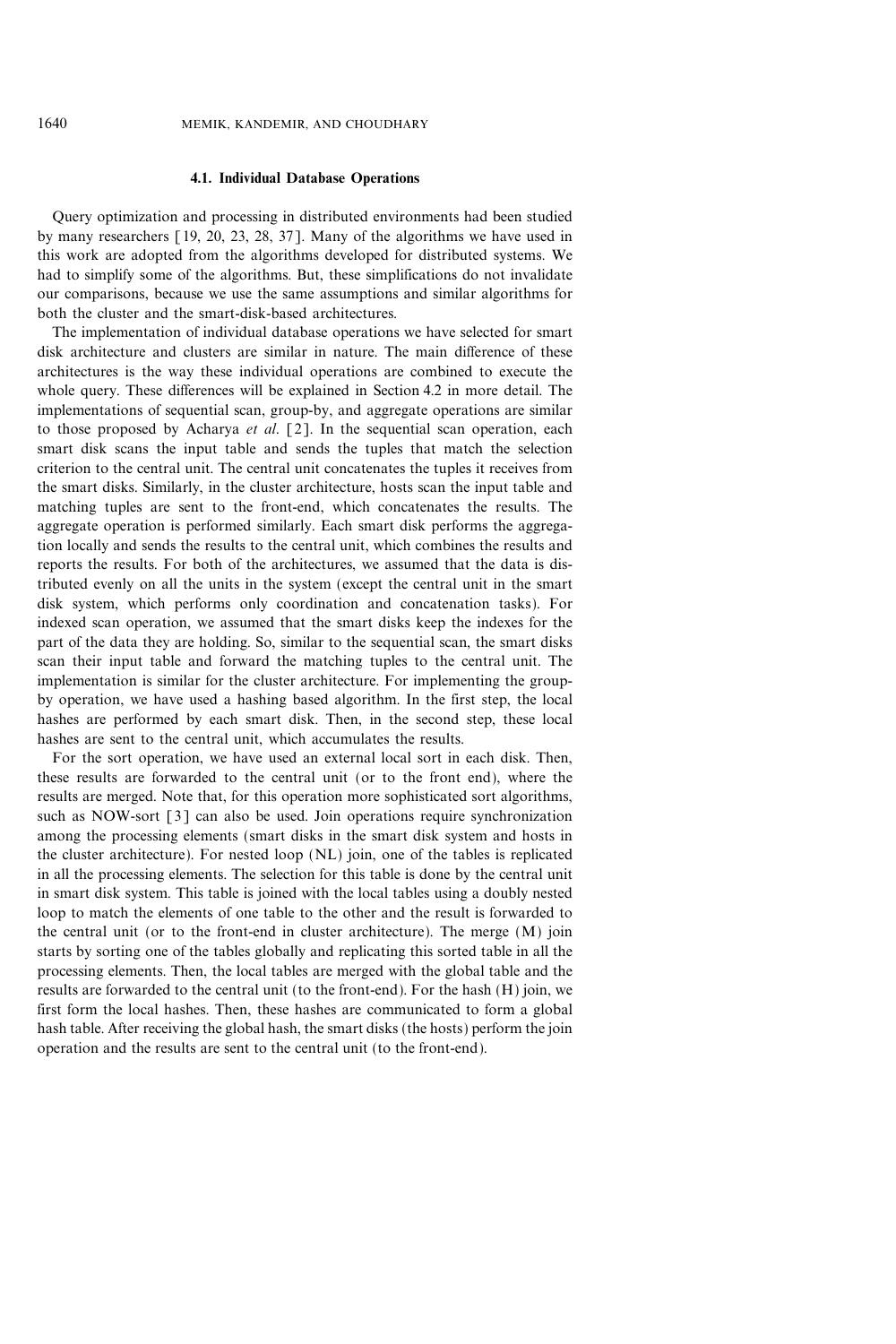### 4.2. Whole Query Execution

The execution of the whole query in smart disk architectures and cluster architectures differ in many ways. The processing elements in the clusters (hosts) are machines with their full operating system support and stand-alone database management systems. Their main difference from a single host-based machine is that they are aware of the other machines in the system and that each of them is set up to serve as an element in the whole system, which makes the whole system look as a single system to the clients. On the other hand, due to the limited memory and hardware, smart disks will not have the full support of the operating system or the database management system like their counterparts. Therefore, there must be a central unit in the system coordinating or synchronizing the operations of the smart disks in a finer grain. But, we believe that the smart disks will be powerful enough to control their memory and disk and will also be able to communicate with other smart disks without the intervention of the central unit.

The query execution on clusters is started by the front-end. Then, each host manipulates the data it owns. The hosts synchronize only when the operation they are performing requires the data on other machines. Among the individual operations we are performing, only the join operation requires such a synchronization. In other words, hosts perform the sequence of individual operations without any interruptions unless they encounter a join operation. If there is a join operation, they synchronize and proceed independently after the join operation is finished. Then, when all the operations are finished, they send their results to the front end.

In the following subsections, we are going to present the execution of the whole query in the smart disk architecture. First, we are going to define the notion of operation bundling and introduce a protocol we have devised for reducing the communication between the central unit and the smart disks, which in turn reduces the synchronization overhead. Then, we are going to discuss the main idea with the help of an example.

#### 4.2.1. Operation Bundling

The core of our approach for executing the whole query is to *bundle* (where appropriate) a number of database operations and execute this bundle as a single operation on the smart disks. The execution of the bundles is coordinated by the central unit, which ensures that all the smart disks in the system are executing the same bundle at a time.

The decision of which operations are to bundle is also made at the central unit. The algorithm uses a *relation of bindable operations* and the query plan tree as input. The relation of bindable operations consist of tuples of individual operations of the form (child; parent). If there exists a (child; parent) tuple in the relation, this mean that any occurrence of these consecutive individual operations in the query plan tree should be included in the same bundle. The algorithm used for determining the bundles is given in Algorithm 1. It is a greedy algorithm for determining the bundles. Although, it is not guaranteed to give the optimal result in all cases, for the queries we experimented with, it gives the optimal solution.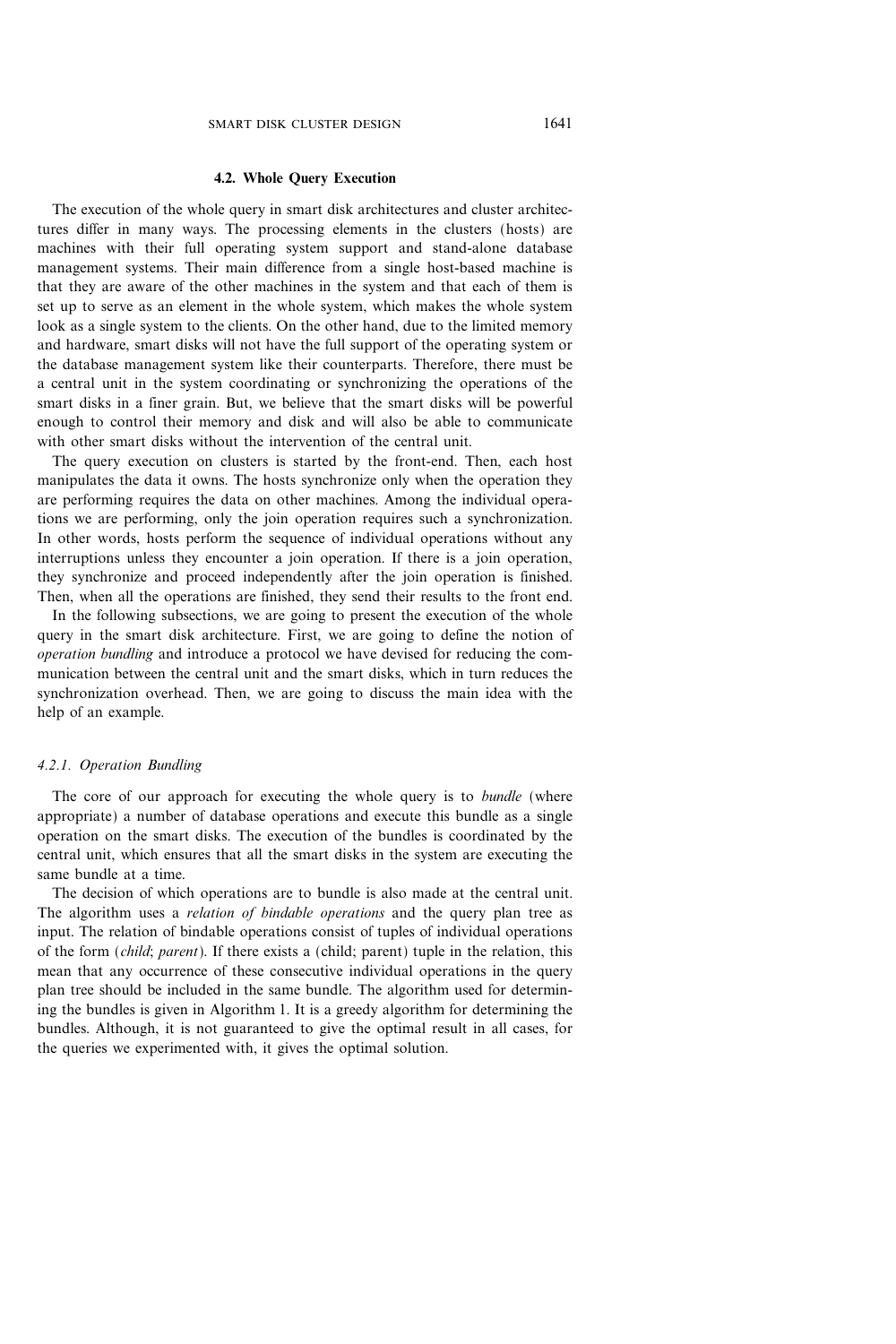The execution of the query starts by forming a query plan tree  $\lceil 32 \rceil$ . Then, the tree is traversed starting from the root. When an individual operation is traversed, the algorithm checks all the children of the node. If a child and the parent are bindable, in other words if there exists a corresponding tuple in the relation (line 5 of Algorithm  $1^2$  then the child is included in the current bundle and the algorithm continues recursively from the child. If they are not bindable, then the current bundle is finalized, a bundle containing the child is formed, and the algorithm is called recursively with the child as the root of the plan tree. In summary, the algorithm traverses the entire query plan tree and bundles all the bindable individual operations. Algorithm 1 gives the algorithm of operation bundling.<sup>3</sup> It uses a function called insert for both inserting a bundle to the list of finalized bundles and for inserting a node to a bundle. The algorithm returns a list of bundles.

ALGORITHM 1  $(FIND_BUNDEs(relation, root, current_bundle)).$ 

```
1. \frac{1}{\epsilon} /* relation is used to store the relation of bindable operations,
2. root is the root node of the plan tree. */3. begin
4. for i = 0 to number of children of root do
 5. if relation [child<sub>i</sub>, parent] = =1 then
6. insert \text{(child}_i, \text{current\_bundle})7. FIND_BUNDLES (relation, child<sub>i</sub>, current_bundle)
8. elseif
9. new_bundle = \{\}<br>10. insert (child, newinsert (child<sub>i</sub>, new_bundle)
11. FIND_BUNDLES (relation, child,, new_bundle)
12. insert (new_bundle, list_of_finalized_bundles)
13. end if
14. end for
15. return list_of_finalized_bundles
16. end.
```
The success of the bundling algorithm depends heavily on the selection of the bindable individual operations. If this relation is empty, all the individual operations will be performed independently. If this relation contains all the possible combinations of tuples of individual operations, then the whole query plan tree will form a bundle. In this study, we have used a relation with the following tuples:  $\{$ (indexed scan; nested loop join),

(sequential scan; nested loop), (indexed scan, merge join), (sequential scan, merge join), (indexed scan, hash join), (sequential scan, hash join),

<sup>2</sup> For representation of the relation, we have used a two diminsional matrix. Note that other representations, e.g., a list of tuples, can be used instead.

<sup>3</sup> This is a simplified version of the algorithm. In this version, the bundle containing the root of the tree is not included in the final list, but in the original algorithm this case is also considered.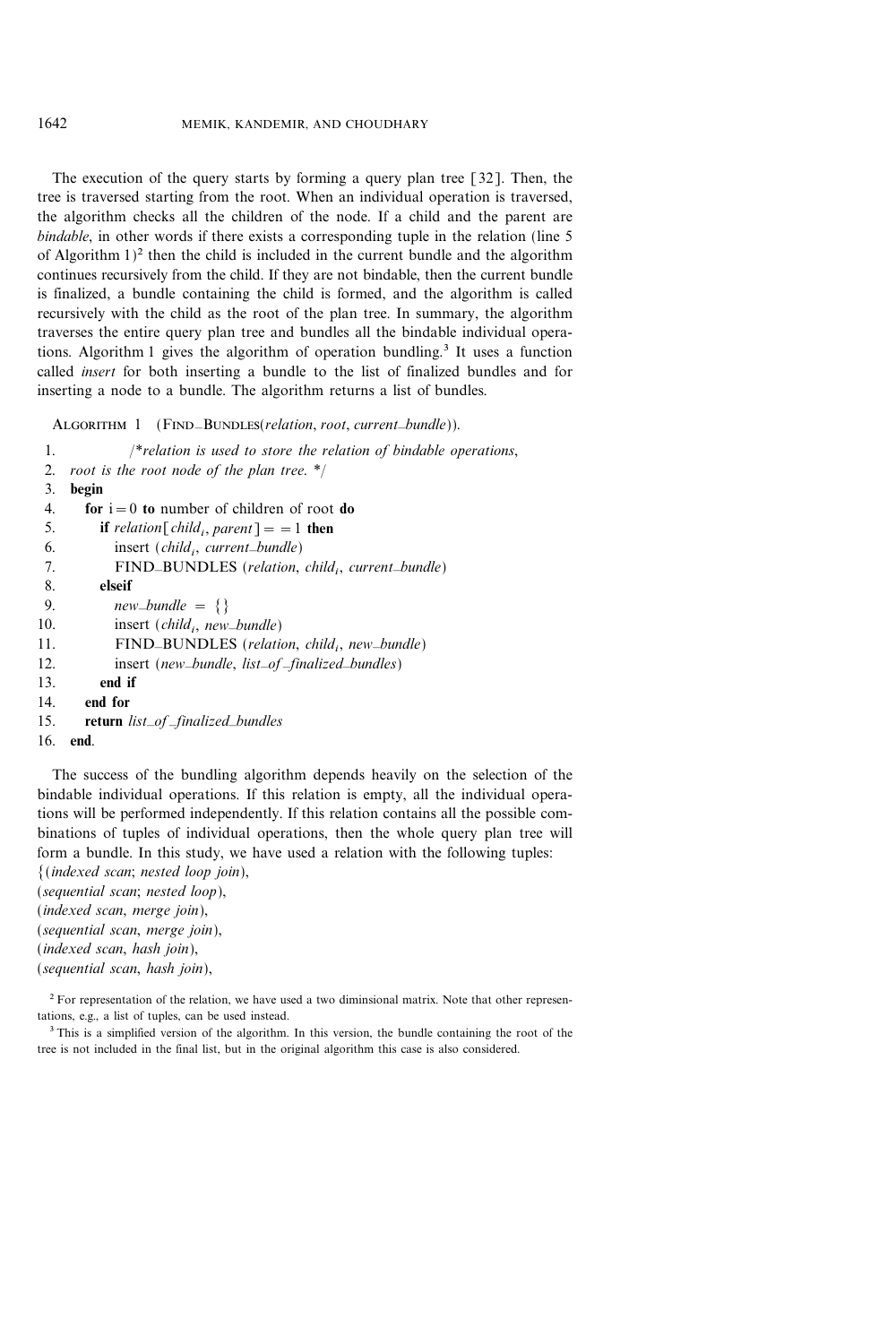Many consecutive individual database operations can be bundled together to form the bundle. On one side, it is beneficial to bundle as many operations as possible together, because this will reduce the amount of traffic and the synchronization overhead and also increase the performance. On the other side, having large number of single operations within a bundle will increase the possible number of bundles possible<sup>4</sup> and will require the smart disks to have more power and will make the query related system support more complex. Our selection is based on the fact that, in all cases above, knowing the next individual operation can decrease the overall response time. In other words, we have manually examined most of the basic database operations and selected all possible tuples that potentially increase the system performance. Specifically, the tuples we have selected have at least one of the following properties:

• The results of the *child* operation can directly be supplied to the *parent* operation, thereby eliminating the need of storing the temporary results and also increasing the intra-query parallelism (for example, the results of a scan operation can directly be used by the join operation following it).

v The consecutive operations can be performed as a single operation, thereby decreasing the execution time (for example, while forming the groups the smart disks can also perform the aggregation operation).

In Section 6.2, we present experimental results with the above selection of relation of bindable operations and compare the results against no bundling. We also give results of another relation with more tuples and show having additional tuples in the relation brings only marginal improvement.

Table 2 summarizes the execution of the whole query and the communication protocol between the smart disks and the central unit. Query execution starts on the central unit, where the query is parsed and optimized. These steps produce a query plan tree [32]. Then, the plan tree is fragmented by the central unit using the operation bundling algorithm described in this section. Then, the central unit sends each bundle to the smart disks and waits for its execution before sending the next bundle. The bundles are executed by the smart disks and the results are stored locally. Smart disks decide where to store the resulting data. According to the size of the produced data and of memory, the results are stored either in memory or on disk. In the last bundle, the central unit instructs the smart disks to send the result to the central unit. Then, it receives these results and combines them.

<sup>4</sup> The number of different possible bundles corresponds to the number of different sequences of individual operations that both satisfy the bindable operation relation and are encountered in at least one query plan tree. In other words, it corresponds to the number of different bundles the smart disk system should be able to execute for the set of queries supported. Note that the number of possible bundles and the average number of bundles in a query are inversely proportional. As the average number of individual operations within bundles increases, the number of different bundles which can be formed increases. But, since each bundle contains more individual operations, the average number of bundles satisfying a query decreases.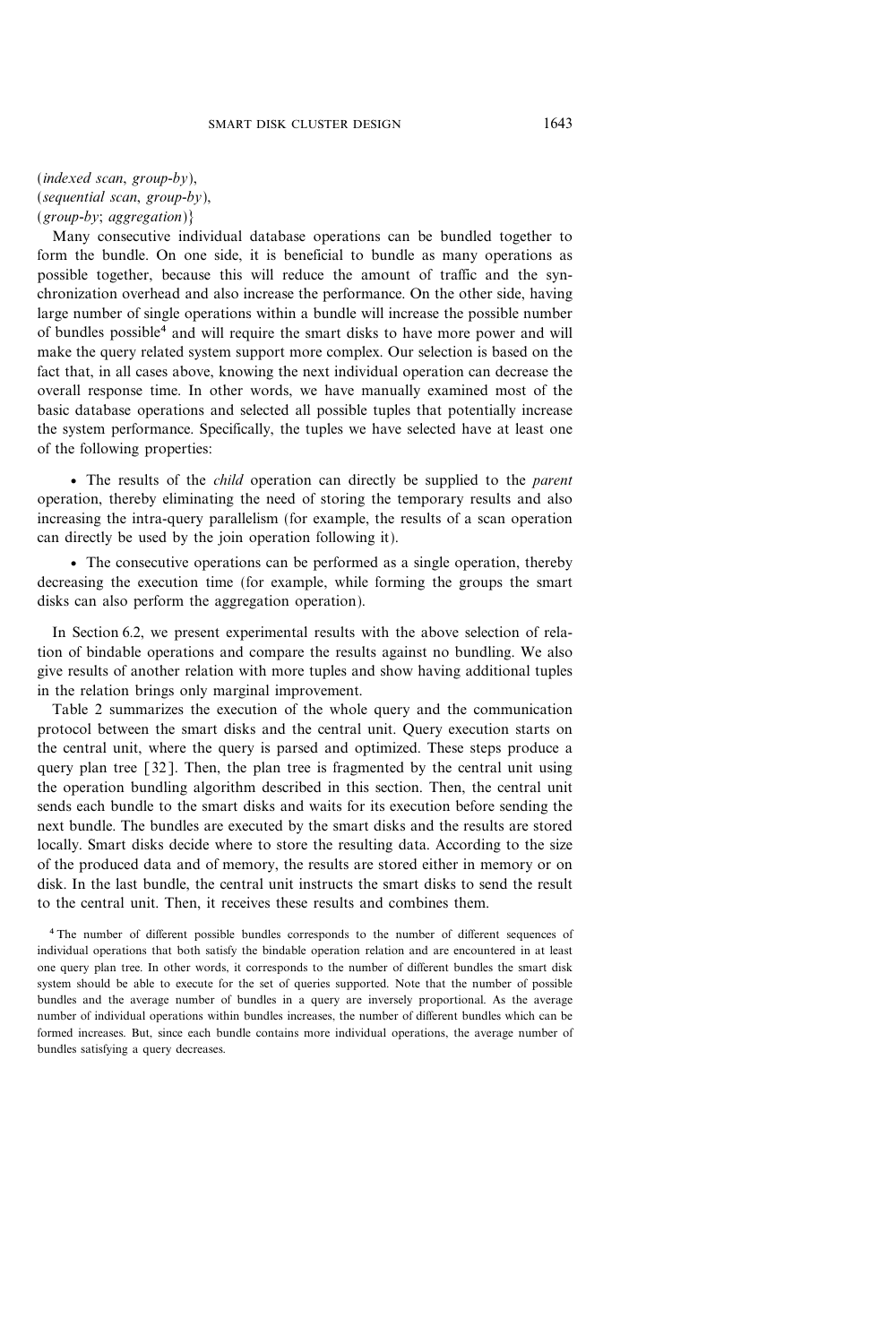### TABLE 2

| Task                         | Central unit                              | Smart disk architecture                                     |
|------------------------------|-------------------------------------------|-------------------------------------------------------------|
| Query Parsing                | Parse query                               |                                                             |
| Query Optimization           | Perform query optimization                |                                                             |
| Query Fragmentation          | Fragment query into bundles               |                                                             |
|                              | Send the bundle to the smart disks        | Receive the bundle,                                         |
| Execution of the             | Wait for the completion signal            | Execute the bundle,                                         |
| intermediate bundles         |                                           | Store the result,<br>Send the completion<br>signal to host. |
|                              | Send the bundle to the smart disk         | Receive the bundle                                          |
| Execution of the last bundle | Wait for the results                      | Execute the bundle,<br>Send results to host.                |
| Combining the Results        | Combine the results<br>of each smart disk |                                                             |

### Execution Protocol for the Smart Disk System

### 4.2.2. Example

In this section, we will explain the whole query execution by discussing the steps of executing the query  $Q_{12}$ . The SQL code for the query  $Q_{12}$  is given in Fig. 2 and the query execution plan is shown in Fig. 3 (this plan tree is from [40]), which also shows the bundles for the query.



FIG. 3. Query execution plan for  $Q_{12}$ . (Each dashed box contains a bundle).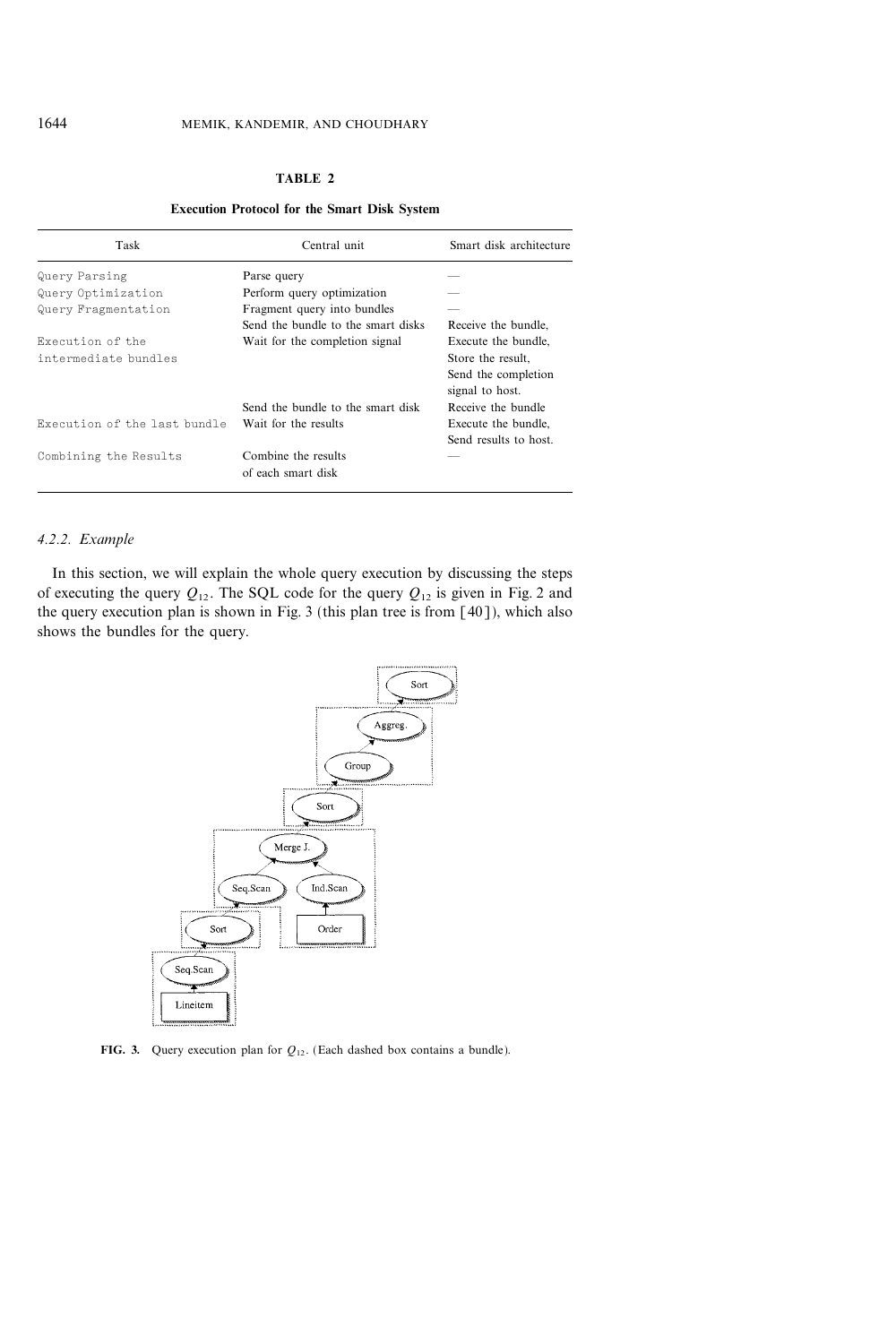The execution starts on the central unit. Taking the SQL code, the central unit parses and optimizes the code and creates the execution tree. Then, the tree is fragmented using the algorithm described in Section 4.2.1. The resultant bundles are shown using the dashed boxes in Fig. 3. The algorithm starts by having the root operation sort as a bundle. Since the tuple (aggregation; sort) is not in the relation, it leaves the bundle as it is and continues from the aggregate node. Since there exists a tuple (group-by; aggregate), it includes the group-by operation to the bundle of aggregate operation. Since the next operation (sorting) cannot be added to this bundle (there exists no tuple (sort; group-by)), this is the final shape of the bundle. The algorithm keeps working its way in this fashion until all the nodes are visited and all the bundles are determined.

After determining the bundles, the central unit sends a message to the smart disks telling them to select the lineitem.shipmode and lineitem.orderkey fields of the table lineitem according to the parameters given in the query. This way, the selection and projection operations are performed as a single bundle. Receiving this message, smart disks scan the lineitem table sequentially. The smart disks store the results. If the resultant table fits into memory, it will be kept there, otherwise the data will be stored on disk. After finishing the operation, each smart disk sends a completion signal to the central unit. The central unit waits for all the smart disks to finish and then sends the next bundle to the smart disks. This new bundle instructs the smart disks to sort the resultant table from the previous bundle. When the execution of this bundle is finished, the next bundle is sent. This bundle contains a join and two select operations. The join operation requires one of the tables to be replicated in all the smart disks. The decision for the table to be replicated is done by the central unit and is indicated in the bundle message sent to the smart disks. The most important criterion in this selection is the size of the tables. For this query, it is more beneficial to take the lineitem table. Receiving the message, smart disks first replicate the filtered lineitem table by communicating each other. Then, each smart disk traverses this table and merges the matching elements from the local order table. Again the resultant table is stored in the smart disks. After this bundle, the central unit sends a message for sorting the resultant table. The next bundle contains the group-by and aggregate operations. In the last step, the central unit sends the instruction to sort the result table of the previous bundle. But this time, it indicates that the results should be sent to the central unit. Then, it waits for the incoming results, merges them, and finishes the execution of the whole query.

### 5. SIMULATOR

To conduct the experiments, we have developed a simulator, called DBsim, which is used to simulate the database operations for all the architectures. DBsim is capable of simulating both individual database operations and a sequence of individual operations. It can simulate a wide variety of disks, IO interconnects, and processors.

DBsim uses the Disksim developed by Ganger et al. [13], for simulating the disk behavior. Disksim is an efficient and accurate disk system simulator. It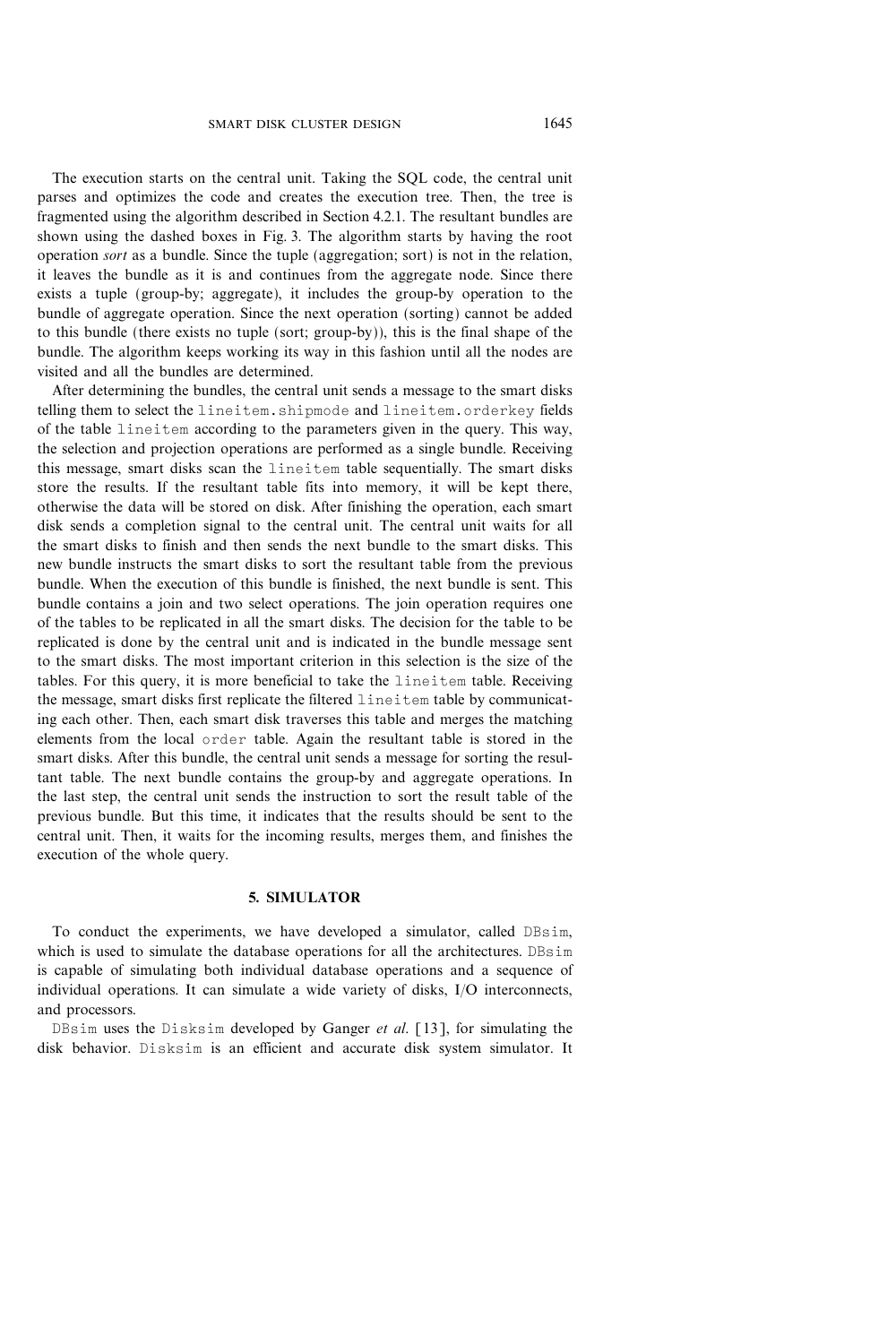includes modules for simulating disks, intermediate controllers, buses, device drivers, and request schedulers.

The sequential scan, indexed scan, sort, group-by, aggregate, nested loop join, merge join, and hash join operations can be simulated in DBsim. DBsim is also capable of executing combinations of these individual operations. It requires both the architectural values like processor speed, memory size, and disk parameters and also database related parameters like the total data size, location of data, index properties (e.g., whether there is an index on the attribute accessed or not, the type of index, etc.), tuple size, types and sizes of the resultant tuples, and size of the resultant table.

To simulate the communication times, DBsim performs the actual communication required by the query. This limits the number of different network configurations we can simulate, but gives a very accurate measurement of the communication overhead.

The different architectures are simulated by using different programs driving the DBsim. The *single host simulator* is a sequential program, which reads the appropriate parameter values from a configuration file and calls DBsim with the appropriate arguments. The *cluster simulator* and the *smart disk simulator* are parallel programs. They read the parameter values from a configuration file and then they call the DBsim with the corresponding values. Then, according to the results obtained from DBsim, the processors communicate with each other using message passing.

To measure the accuracy of the DBsim, we have compared the response times of it against the values we have obtained from Postgres95 [47]. Postgres95 is installed on an IBM RS/6000 workstation with three IBMRISC DFHSS4W 4.5 GB, 16-bit SCSI disk drive. We have measured the response times for the queries  $Q_3$  and  $Q_6$ from the TPC-D benchmark for two different database sizes and three different selectivities. The database sizes we have experimented with have *scale factors*<sup>5</sup> of  $s=0.1$  and  $s=0.05$ . The selectivities range from 2 to 4% and from 44 to 63% for  $Q_6$  and  $Q_3$ , respectively.

The errors for changing the selectivity are  $2.4$  and  $1.1\%$  with the scale factor of  $s=0.1$  for the queries  $Q_3$  and  $Q_6$ , respectively. The errors are calculated by dividing the difference of increase rates<sup>6</sup> in DBsim by the increase rates of Postgres95. The results were similar to the scale factor of  $s = 0.05$ . The errors for different database sizes are calculated in a similar way. The average of all the errors for different selectivities for changing the database size are 1.4 and 1.1% for the queries  $Q_3$  and  $Q_6$ , respectively. The maximum error observed is  $2.4\%$ . More information on DBsim and experiments we have conducted to validate the simulator is given in [29]. Overall, the DBsim simulator is found to be highly accurate.

<sup>&</sup>lt;sup>5</sup> Scale factor corresponds to the total database size in GB; for instance,  $s = k$  means that the total size of all the tables in the TPC-D database in  $k$  GB.

<sup>6</sup> Increase rate indicates the change in the execution time caused by a modification to the system parameters. We have used increase rates instead of absolute values to validate our simulator, because DBsim is a generic database simulator, it does not imitate any specific database management system. Therefore the increase rate is more important for us than the absolute execution times taken from any specific database management system.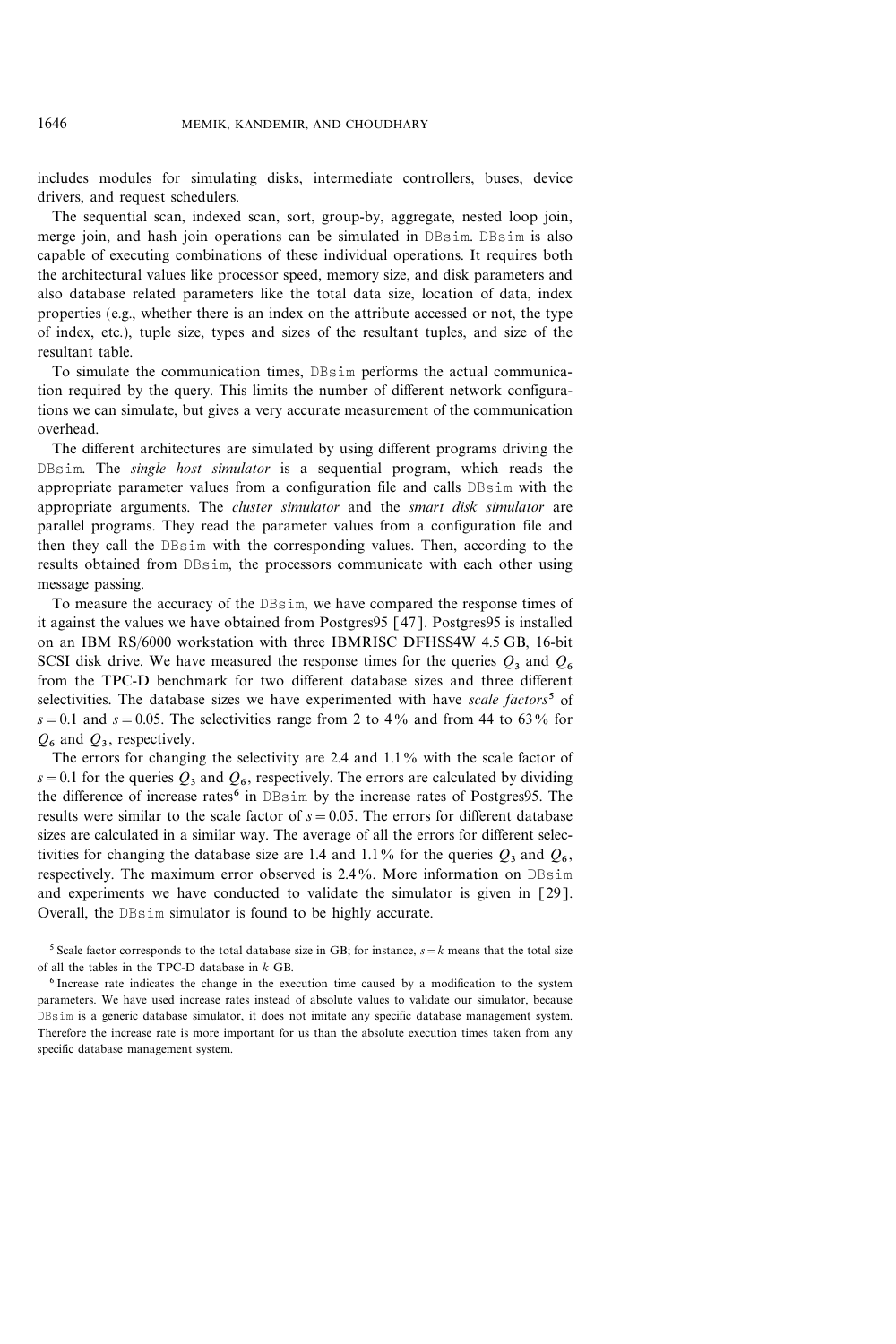### 6. EXPERIMENTS

In this section, we present the simulation results obtained. First, we explain the base configuration used in the experiments. Then, we give results for the experiments with different bundling schemes. Afterward, the results for the base configurations of the single host-based, cluster-based, and smart-disk-based systems are given. Then, architectural and database values are changed to evaluate the potential performance of smart disks in the future. The results for all the variations are summarized in Table 8. Finally, we compare the scalability of the smart disk architecture and the clusters.

#### 6.1. Parameters for Base Configuration

In this section, we explain the values used for architectural parameters in the base configuration. Table 3 summarizes these values. We have selected the base configurations to represent existing state-of-the-art hardware. Our main goal was to have four systems of comparable prices. We also wanted the smart disk system to be the cheapest system to build. Although, it is hard to predict the market prices of smart disk systems, it is safe to assume that their manufacturing costs will be

|                       | Parameter                 | Value              |
|-----------------------|---------------------------|--------------------|
|                       | Single host configuration |                    |
| Host CPU              |                           | 500 MHz            |
| Host memory           |                           | 256 MB             |
| I/O interconnect      |                           | $200 \text{ MB/s}$ |
|                       | Configurationof clusters  |                    |
| Host CPU              |                           | $400$ MHz          |
| Host memory           |                           | 128 MB             |
| I/O interconnect      |                           | $200$ MB/s         |
| Interconnect speed    |                           | 155 Mbps           |
|                       | Smart disk configuration  |                    |
| Disk CPU              |                           | 200 MHz            |
| Disk memory           |                           | 32 MB              |
|                       | Disk-related values       |                    |
| Number of disks       |                           | 8                  |
| Rotation speed (rpms) |                           | 10000              |
| Data page size        |                           | 8 KB               |
| Min. seek time        |                           | $1.62 \text{ ms}$  |
| Mean seek time        |                           | 8.46 ms            |
| Max. seek time        |                           | 21.77 ms           |
|                       | Database-related values   |                    |
| Size/relation         |                           | medium             |
| Selectivity           |                           | medium             |

## TABLE 3 Base Configurations for the Experiments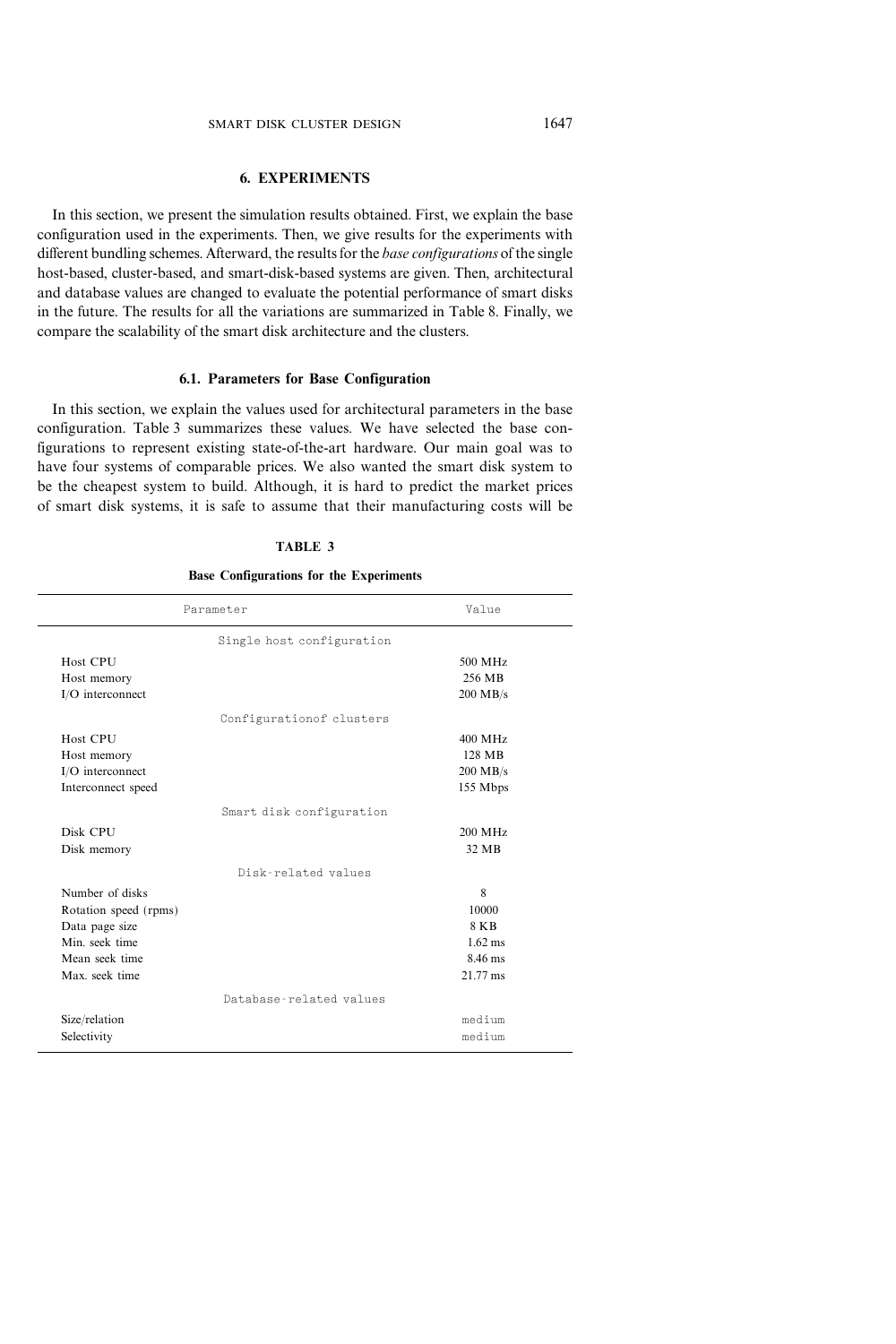much less then the cluster or single-host based systems. In the base configuration, single host contains a 500 MHz CPU, 256 MB of RAM, and 8 disks connected through a 200 MB/s interconnection network. The hosts in both the clusters have a 400 MHz CPU with 128 MB RAM. For both of the cluster configurations, the total number of disks are kept constant at 8. So, the hosts in the cluster with 2 machines have 4 disks each and the hosts in the cluster with 4 machines have 2 disks each. The simulations for cluster systems are performed in a cluster of workstations connected through an ATM network with 155 Mbps peak bandwidth. Since the simulator performs the communication between the nodes, the simulated cluster system is also connected through an 155 Mbps ATM network. The smart disk system, on the other hand, consists of 8 smart disks, each having a 200 MHz CPU and 32 MB main memory. The simulations for the smart disk system were conducted on an IBM  $SP/2$ . So, the smart disks have fully connected TrailBlazer3 (TB3) switches between them with a 50.9 MBps peak bandwidth. Note that, neither the cluster system nor the smart disk employ the fastest available links. Networks with better performances can be used for both of the architectures, but this will increase the system cost dramatically. We wanted all the systems to have a comparable cost, having faster links for cluster and smart disk systems would violate this goal. If we employed faster links, this would have a minor effect on the relative performance of the cluster and the smart disk system. One of the smart disks in the system is employed as the central unit, accomplishing the task of coordination. The disks employed by all the systems are of the same type. The seek times along with the rotational speed of the disk are also given in Table 3.

### 6.2. Effect of Operation Bundling

To see the effect of the operation bundling, we have conducted two sets of experiments with the base configuration given in Table 3. We have experimented with a smart disk system having 4 disks, and also with a smart disk system having 8 disks. We have conducted experiments using three different bundling schemes: no-bundling, bundling with the relation given in Section 4.2.1 (we call this scheme optimal bundling), and excessive bundling. In no-bundling scheme, all the individual operations are performed independent of each other. For the six queries experimented in this study, this results in 8 different operations for the smart disks, each consisting one individual database operation. Optimal bundling results in 9 different possible bundles, each having 1.89 individual database operations in average. For excessive bundling, we included the following tuples to the relation of bindable operations given in Section 4.2.1:

 $\{(indexed scan; sort),\}$ (sequential scan; sort),  $(sort; group-by),$ (sort; aggregate), (aggregate; sort), (aggregate; group-by) $\}^7$ 

<sup>7</sup> Note that these tuples do not correspond to different bundles. They are bindable individual operations. For more information about the relation of bindable operations see Section 4.2.1.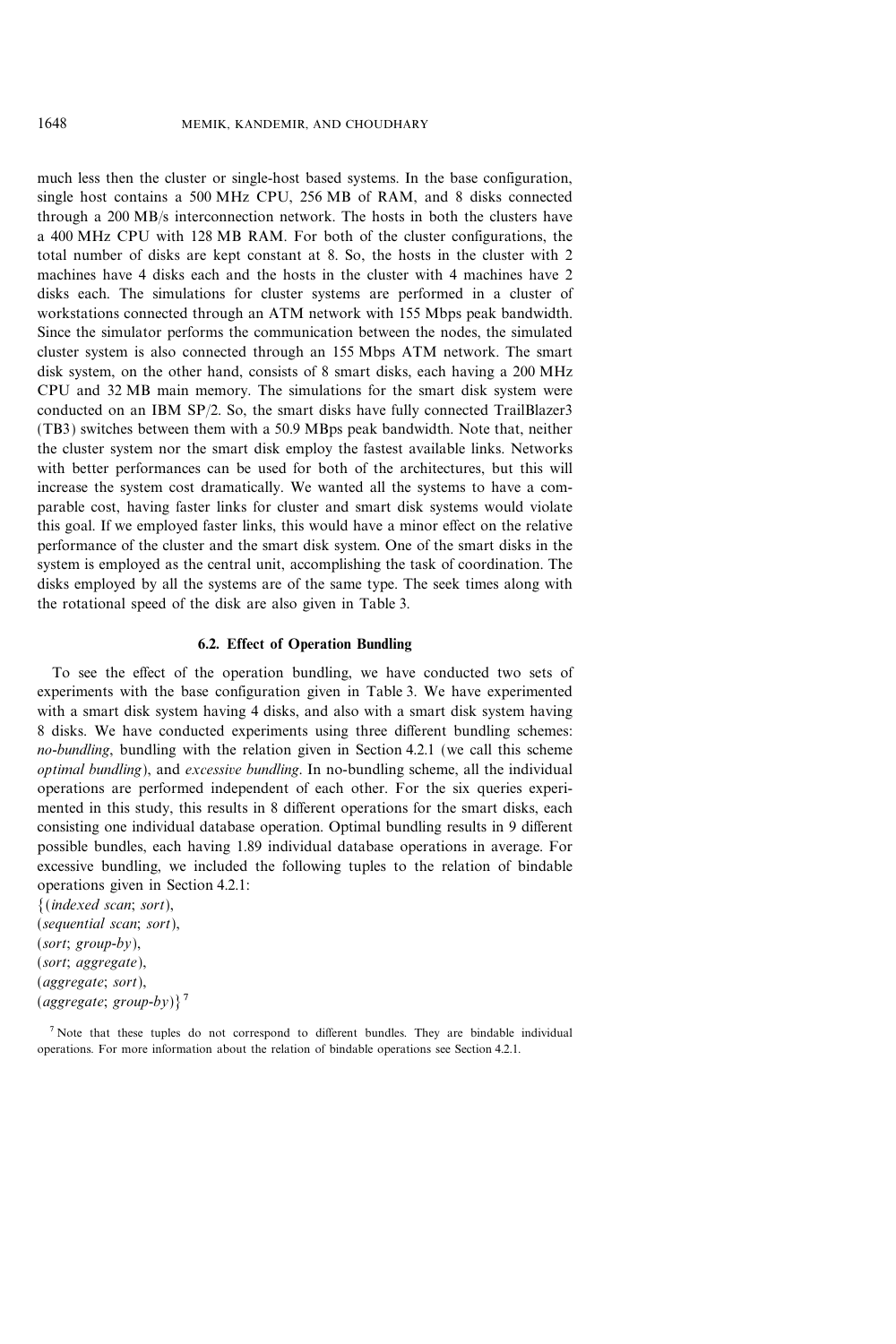

FIG. 4. Results for operation bundling with the smart disk system having 4 disks.

This has resulted in 11 different possible bundles, $8$  each having 2.45 individual database operations in average. The number of different possible bundles and the average size of the bundles are an indication of the complexity of the system. The higher these numbers, the more complex the system is, because each different bundle possible should be supported by the smart disks.

Figures 4 and 5 give the results obtained. The values in these figures correspond to the percentage improvement of the overall execution time over the no-bundling scheme. Note that in  $Q_6$ , which consists of only two individual operations, no operations are bundled. Therefore the execution times for all bundling schemes are equal.  $Q_3$  gives the best results among the queries we have examined. This query is one of the most complex queries and contains two join operations. Three out of four bundles formed for this query contain more than one individual operation. It also produces a significant amount of intermediate results. All these properties combined together, it has the best performance improvement among all the queries. Overall, we can conclude that when the number of individual operations bundled increase, the execution time decrease.

The average improvement over the no-bundling scheme in the 4-disk system is 4.90% for both the optimal and excessive bundling schemes. The average improvement in the 8-disk system is  $4.98\%$  with optimal bundling scheme and  $4.99\%$  with excessive bundling scheme. On average, the percentage improvement increases with the number of disks increased. When the number of disks is increased, the duration of each individual operation decreases. Therefore, bundling consecutive operations result in longer uninterrupted code segments, thereby improving the effectiveness of the bundling. In some queries, however, the percentage improvement drops with the increased number of disks, because for no-bundling scheme larger percentage of the temporary results can be kept in memory with the increased number of disks.

These results show that building larger bundles does not improve the performance over the optimal bundling. There axe two reasons for this phenomena. First, we have included all the possible combinations of individual operations which would increase the intraquery parallelism; consecutively, building larger bundles

<sup>&</sup>lt;sup>8</sup> Note that the actual number of different possible bundles is much higher than this number, but most of them are not formed in the queries we are experimenting with. For a discussion of the number of different possible bundles refer to Section 4.2.1.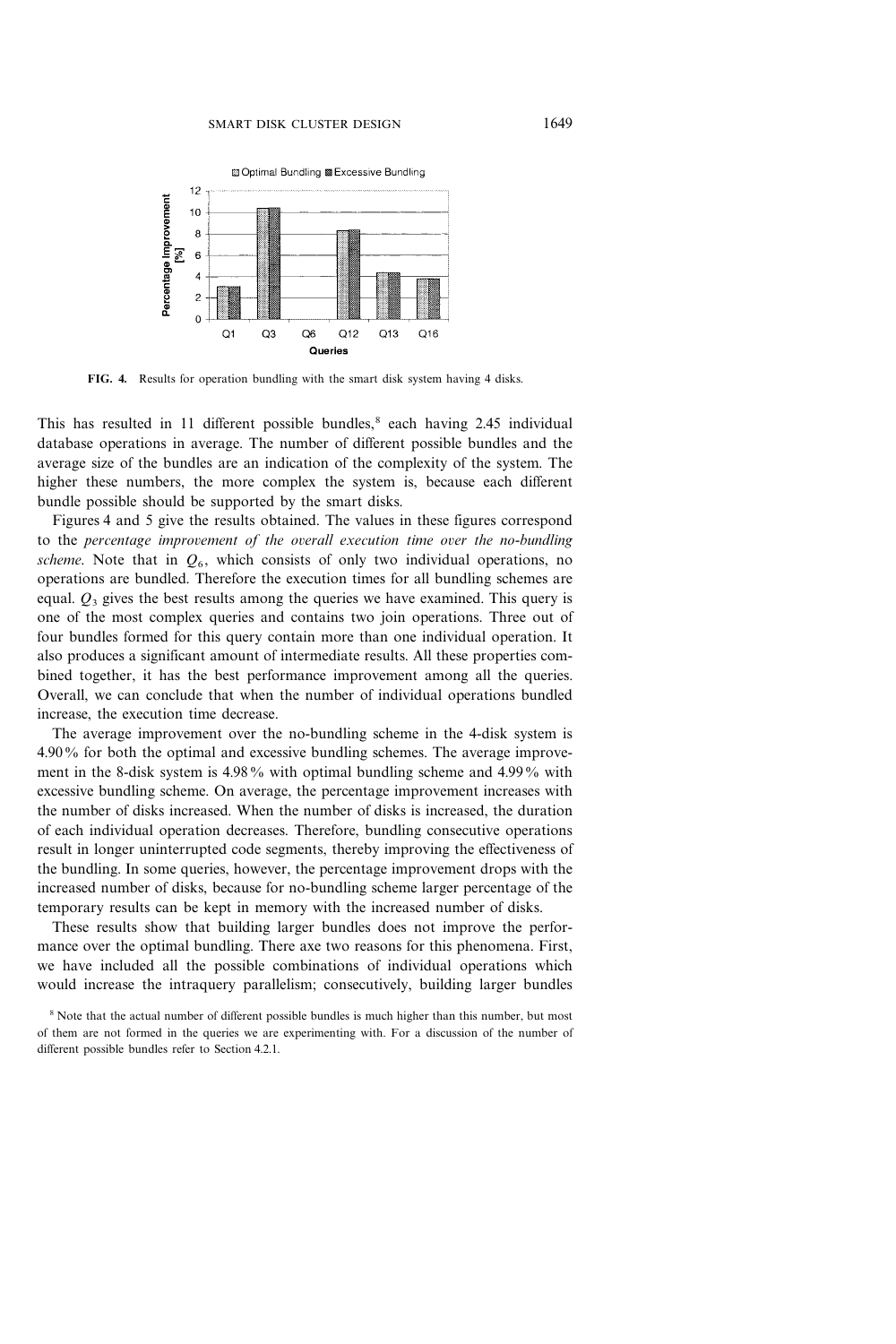

FIG. 5. Results for operation bundling with the smart disk system having 8 disks.

does not improve the parallelism within the query. Second, the synchronization cost is also not decreased with excessive bundling, because some of the operations require synchronization regardless of the size of the bundle. The number of synchronization points cannot be less than the number of such operations. Therefore, increasing the bundle size does not decrease the number of synchronization points significantly.

Overall, we can conclude that the operation bundling improves the performance of the smart disk system. Another advantage of the communication using the operation bundling is the ease-of-programming. Using operation bundling, it is easy to program a portable, easy-to-use interface to access data residing on the disks.

### 6.3. Results for Base Configurations

The base configurations are shown in Table 3. In each of the results (Figs. 6 through 17) presented later in this section we compare four different architectures: a traditional architecture with a conventional disk subsystem, a cluster consisting of 2 host machines, a cluster consisting of 4 host machines and a smart disk architecture. The idea in conducting these experiments is not to show that the smart disk system performs better then the conventional systems, but our goal is to show that it is possible to build a cheaper and less complex system that performs as good as the available more costly systems.

Figure 6 presents the normalized execution times for the six queries for all the architectures. In this and the following figures the x axis denotes the queries and  $y$ axis denotes the execution times normalized with respect to the execution times of the single host-based system in base configuration. The leftmost bar for each query shows the normalized time for the single host machine (i.e., it shows the new execution time divided by the execution time in base configuration), the second bar on the left represents the time for the cluster with 2 machines (i.e., it shows the new execution time of the cluster with 2 machines divided by the execution time of the single host-based machine in base configuration), the second right bar represents the time for the cluster with 4 machines, and the rightmost bar represents the relative execution time of the smart disk system. Also, each bar for the host-based system is broken down into two components, the computation time and  $I/O$  time, whereas each bar for the clusters and the smart disk system is divided into three parts, the computation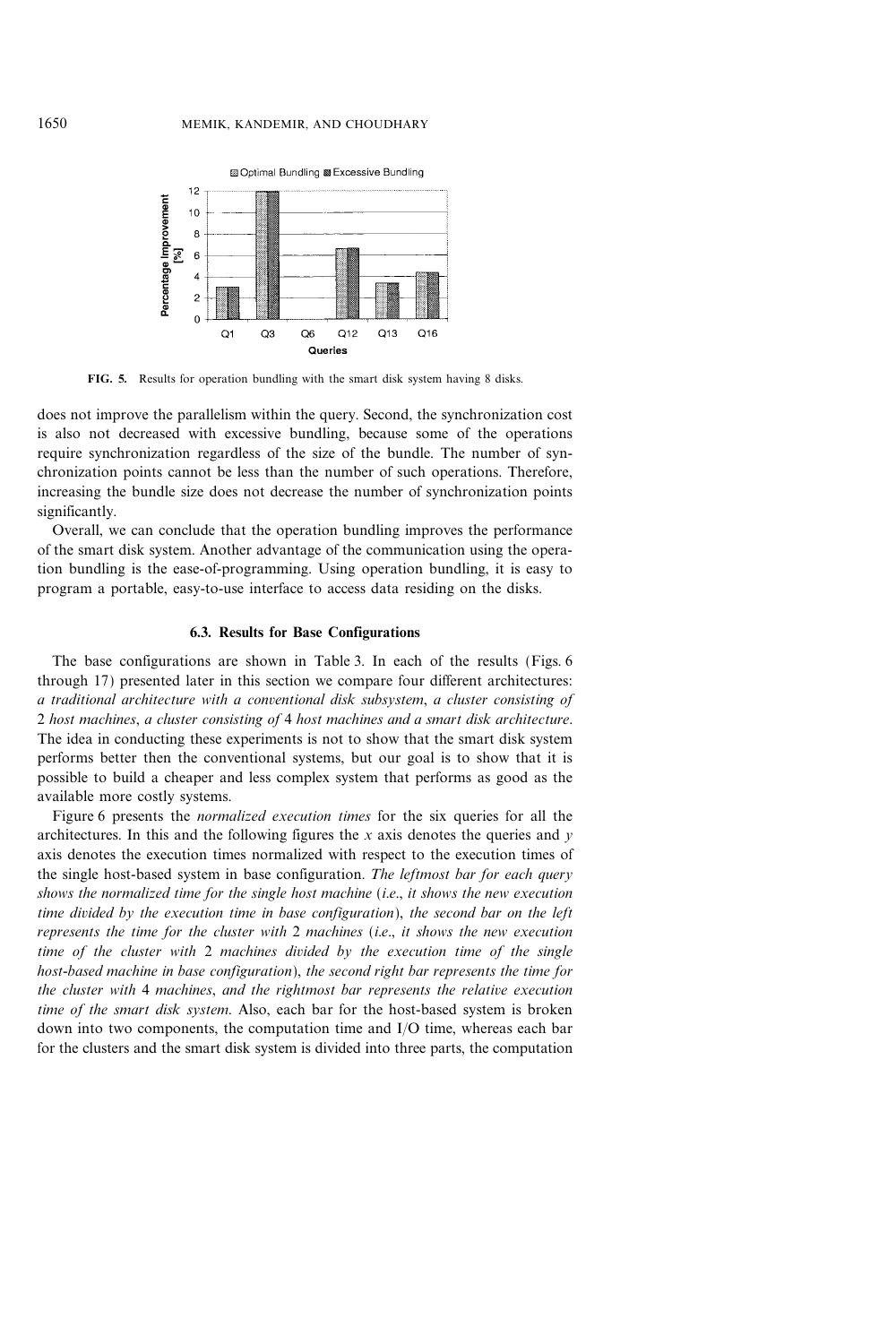

FIG. 6. Relative execution times for the default configuration.



FIG. 7. Relative execution times for faster CPU.



FIG. 8. Relative execution times for smaller page size.



FIG. 9. Relative execution times for larger page size.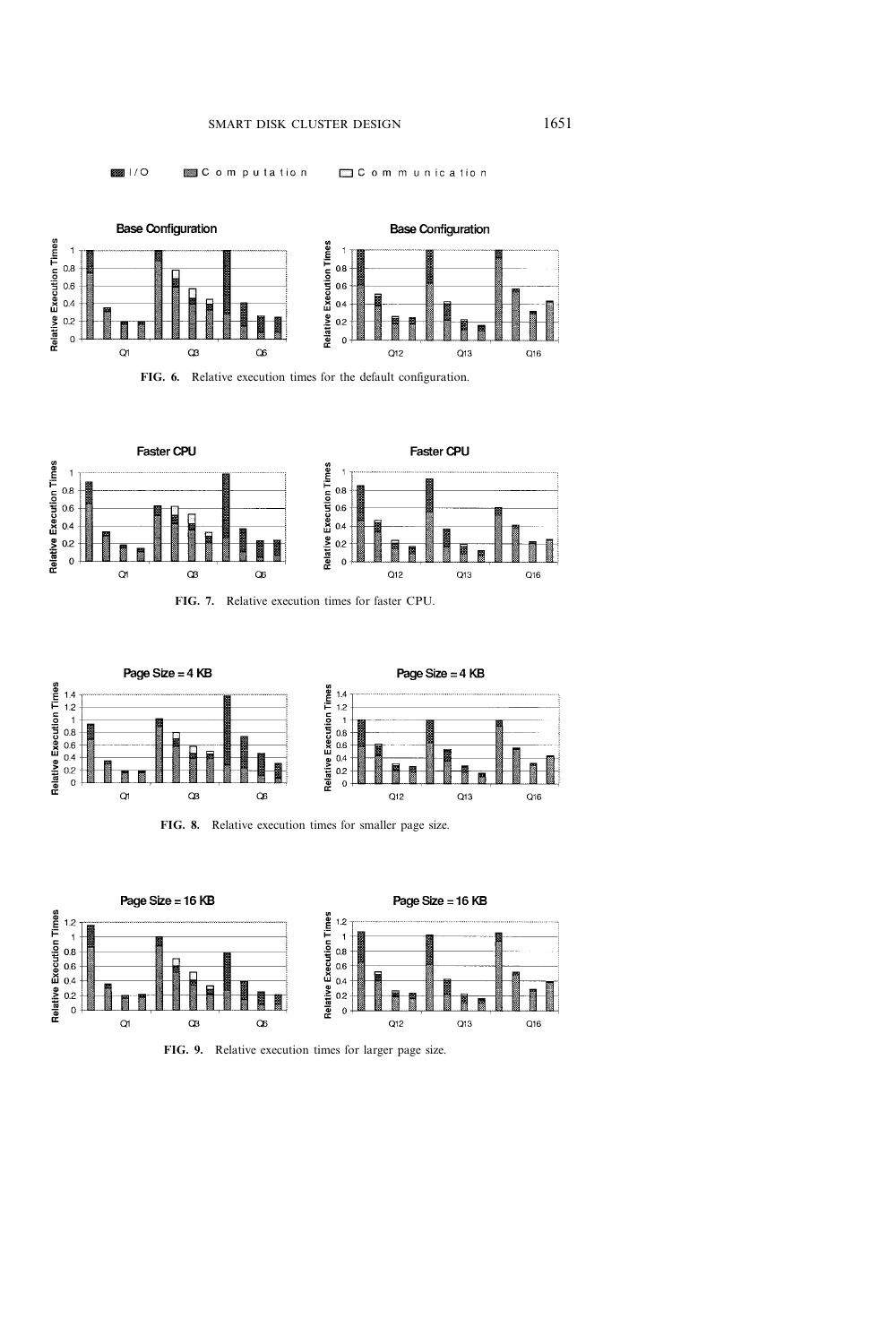time, IO time, and communication time. Computation time here denotes the time spent by all processors (host and smart) during the execution of the query code. The I/O time, on the other hand, is the time spent in I/O by host (in the traditional host-based system and in the clusters) and by smart disks (in the smart disk system). The communication time in clusters is the time spent in communication between the hosts. The communication time in smart disk system is the time spent in communication between the smart disks and the time spent in communication between the central unit and the smart disks.

The results show that in the base configuration the smart disk system has a speed-up between 2.24 and 6.06 for different queries, averaging 3.5 against the single host system. The average speed-ups for the cluster with 2 machines and 4 machines are  $1.96$  and  $3.30$ , respectively. The smart disk architecture performed  $43\%$  better than the cluster with 2 machines and  $4.2\%$  better than the cluster with 4 machines on average. Note that the cluster with 4 machius has twice as much memory with respect to all other systems. Only in  $Q_{16}$ , did the cluster perform better than the smart disk system. In  $Q_1$ , the cluster with 4 machines matches the performance of the smart disk system.  $Q_1$  does not involve any join operation, which allows hosts in the cluster system to work independent from each other until the execution is finished. Another property of this query is that it has a low  $I/O$  percentage, which allows the full utilization of the host processors. Because of these two reasons the cluster with 4 machines can perform as well as the smart disk system.  $Q_{16}$ , on the other hand, involves a hash based join operation. This operation requires a substantial amount of main memory and computation. Although constructing the global hash table can be parallelized easily, its building from the local hash tables takes a significant amount of time, for which the overhead increases with the number of processors involved. Therefore, a cluster with 4 machines having larger total memory than the smart disk system and the same computational power with less machines favor from these properties, resulting in a faster response time.

A very important property of all the experiments conducted in this work is that the communication time is relatively small compared to the total running time, especially for the smart disk architecture. This is due to the use of fast links employed and the protocol we have developed for the smart disk architecture. For all the experiments conducted, we have assumed a perfect data load balancing. This assumption, together with the low synchronization costs resulted in such high speed-ups for both the clusters and the smart disk architecture.

### 6.4. Sensitivity Analysis

In this section, we present the results obtained for different values of several architectural and database parameters. Table 4 shows all the variations with which we have experimented. It gives the new values for the variables whose values are modified for all the architectures. In each case, all the parameters except the relevant parameter remain the same as in the base configurations (Table 3). For instance, in the first variation, changing the CPU speed does not affect the memory size. The interpretations for the small, medium, and large database sizes and selectivities are given in Tables 5 and 6, respectively. Table 7, on the other hand,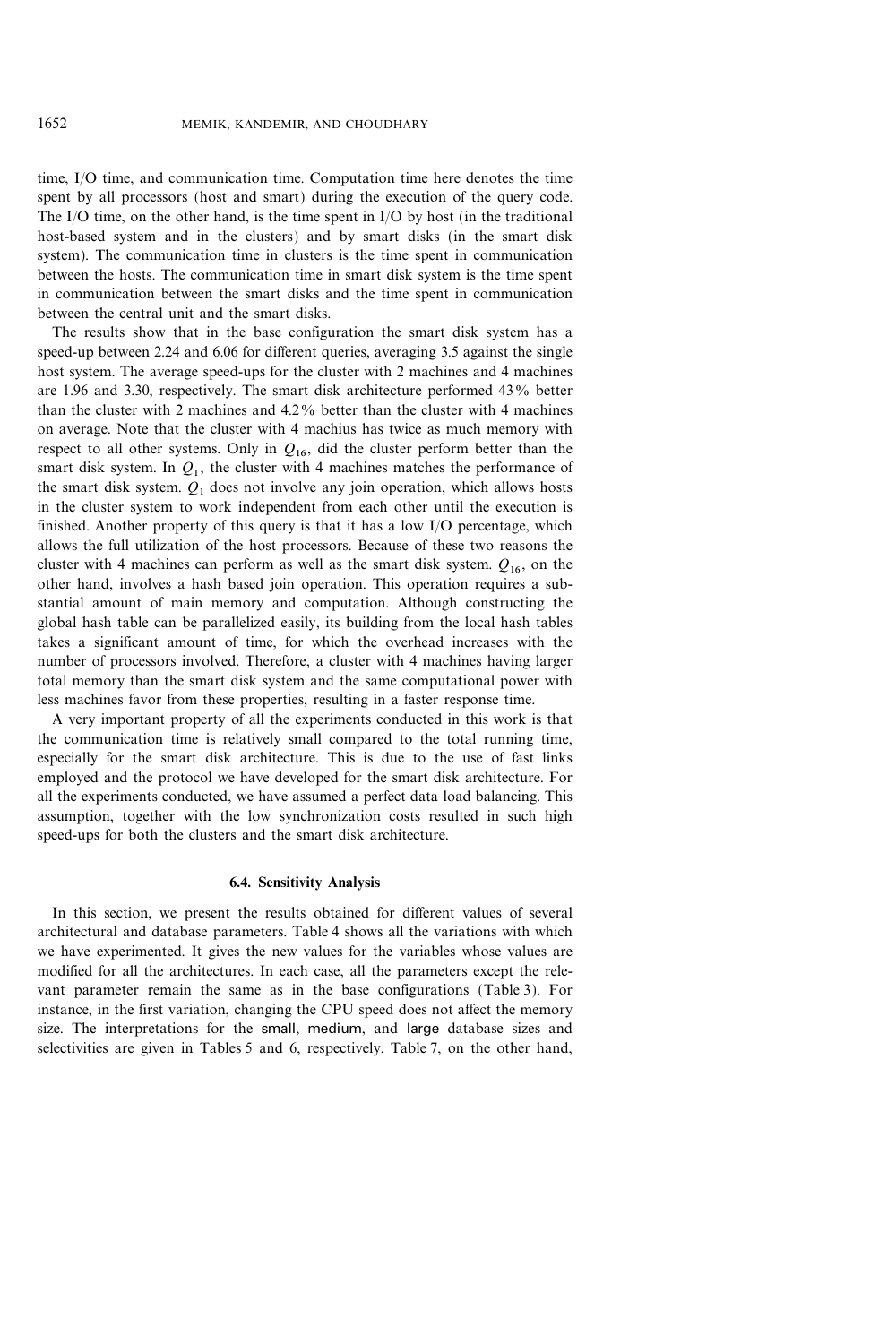### TABLE 4

### Variations in Simulation Parameters with Respect to the Base Configuration

| Variations $\rightarrow$ | CPU<br>speed | Page<br>size                                | Memory<br>size | I/O<br>inter.            | <b>Number</b><br>of disks | Database<br>size | Selectivity                                                                |
|--------------------------|--------------|---------------------------------------------|----------------|--------------------------|---------------------------|------------------|----------------------------------------------------------------------------|
| Single Host<br>Clusters  | 1 GHz        | ${4K, 16K}$ 512 MB<br>800 MHz $\{4K, 16K\}$ | 256 MB         | $400$ MB/s<br>$400$ MB/s | ${4,16}$<br>${4,16}$      |                  | $\{small, large\}$ $\{small, large\}$<br>${small, large}$ ${small, large}$ |
| Smart Disk               |              | 350 MHz {4K, 16K}                           | 64 MB          | $\overline{\phantom{m}}$ | ${4,16}$                  |                  | $\{small, large\}$ $\{small, large\}$                                      |

### TABLE 5

### Total Size of the Tables

|        | $\mathcal{Q}_1$ | $Q_3$ | Q6      | $Q_{12}$ | $Q_{13}$  | $Q_{16}$ |
|--------|-----------------|-------|---------|----------|-----------|----------|
| small  | 2.4GB           | 3GB   | 2.4GB   | 3GB      | $0.75$ GB | 0.6GB    |
| medium | 8GB             | 10GB  | 8GB     | 10GB     | 2.5GB     | 2GB      |
| large  | 24GB            | 30GB  | $24$ GB | 30GB     | 7.5GB     | 6GB      |

### TABLE 6

### Selectivities of the Queries [%]

|        | $\varrho_{\scriptscriptstyle 1}$ | $\mathcal{Q}_3$ | $\mathcal{Q}_6$ | $Q_{12}$ | $Q_{13}$ | $Q_{16}$ |
|--------|----------------------------------|-----------------|-----------------|----------|----------|----------|
| small  | 83                               | 44              | ∠               | 0.4      | 100      | 12       |
| medium | 88                               | 54              |                 | 0.8      | 100      | 15       |
| large  | 93                               | 63              | 4               | 1.6      | 100      | 18       |

### TABLE 7

### Number of Tuples in the Accessed Tables (M denotes Millions)

|        | $Q_{1}$ | $Q_3$                          | $Q_{6}$ | $O_{12}$          | $Q_{13}$            | $Q_{16}$                      |
|--------|---------|--------------------------------|---------|-------------------|---------------------|-------------------------------|
| small  | 18M     | $18M \times 4.5M \times 0.45M$ | 18M     | $18M \times 4.5M$ | $4.5M \times 0.45M$ | $2.4M \times 0.6M \times 30K$ |
| medium | 60M     | $60M \times 15M \times 1.5M$   | 60M     | $60M \times 15M$  | $15M \times 1.5M$   | $8M \times 2M \times 0.1M$    |
| large  | 180M    | $180M \times 45M \times 4.5M$  | 180M    | $180M \times 45M$ | $45M \times 4.5M$   | $24M \times 6M \times 0.3M$   |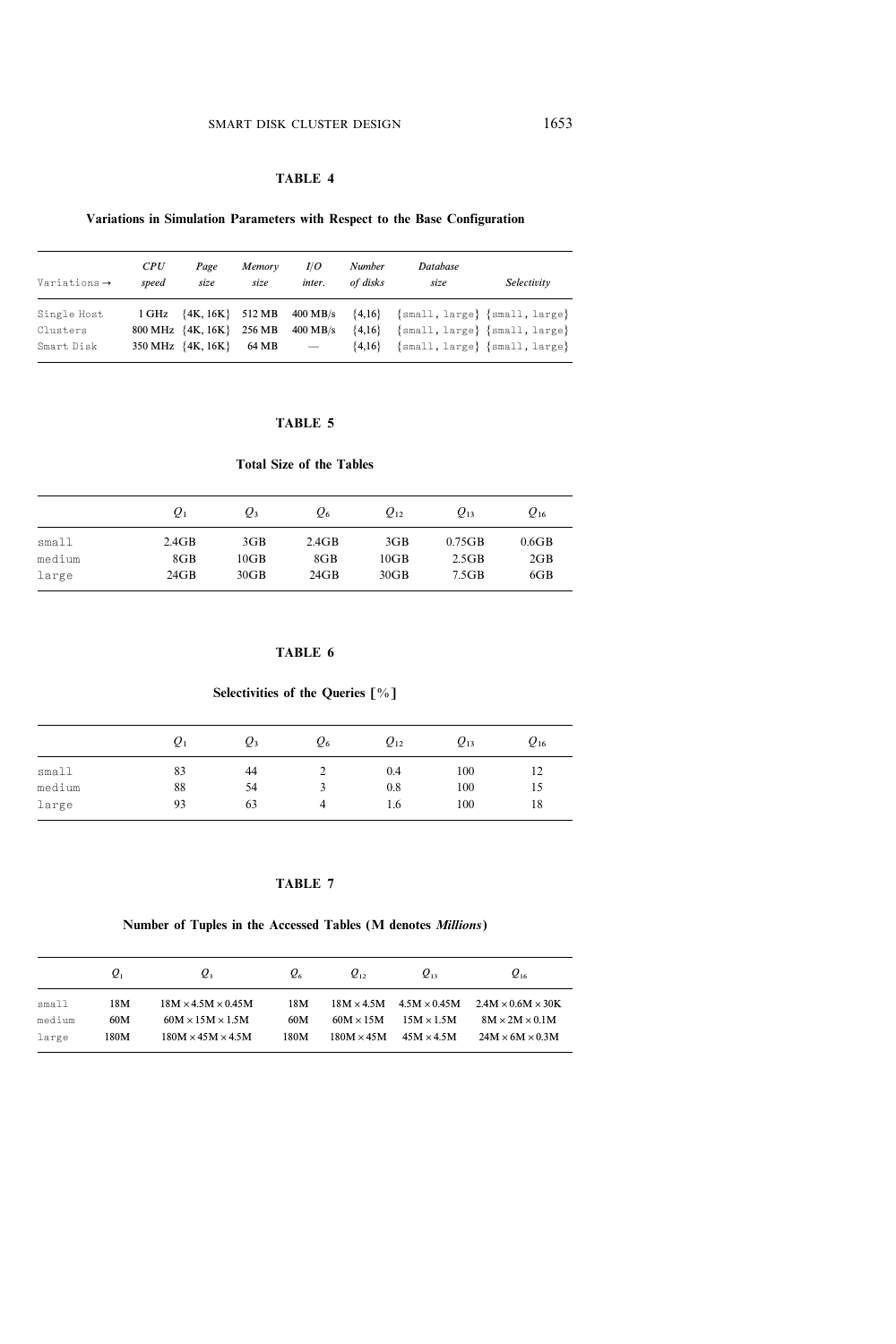gives the corresponding number of tuples in the database for different database sizes.

### 6.4.1. Varying Architectural Parameters

We start our architectural variations by increasing the CPU speed. Figure 7 reveals that increasing CPU speed increases the effectiveness of the smart disk system. The speed-up for the smart disk architecture increases to 3.56, whereas the speed-ups for both the cluster drop to 1.79 and 2.78 for clusters with 2 machines and 4 machines, respectively. So, the smart disk architecture performs  $49.64\%$ better than the cluster with 2 machines and  $6.73\%$  better than the cluster with 4 machines. Although the improvements in most of the queries are slight, the relatively larger improvement in  $Q_{16}$  resulted in an improvement in the average.

Next, we modified the data page size to see its effect on the performance. Figures 8 and 9 give the results for the experiments with page sizes of 4 and 16 KB, respectively. As the page size is increased, the effectiveness of the smart disk system increases. This is due to the fact that as the page size is increased, the size of the "irrelevant" (unwanted) data increases, resulting in higher loads on the I/O bus.

When the memory sizes of all the architectures are doubled, the percentage decrease of the response times for all the architectures are similar. So, the relative performances remain as in the base configurations. The results for the experiment with larger memory sizes are given in Fig. 10. We see from the figures that the  $I/O$ times also drop when the memory size is increased for most of the queries.

Increasing the speed of the I/O interconnection, favors mostly for the cluster with 4 machines. Even though data can be transfered faster to the processing unit in the single host system, since the CPU is already highly utilized (for most of the queries), the throughput of the system does not change dramatically. On the other hand, for the cluster with the 4 machines, faster data retrieval can result in higher throughputs. The results for these experiments are plotted in Fig. 11. The speed-up for smart disk architecture drops to 3.27 and the cluster with 4 machines performs 5.560 better than the smart disk system for this configuration. In these experiments, we could not change the speed of the interconnection network for the smart disks, due to the hardware limitations.

Finally, we changed the number of disks in all the systems, without changing the number of machines in cluster systems (the experiments with different number machines are given in Section 6.5). Note that, as the number of disks is reduced in the smart disk system, the total computational power also drops and as the number of disks increases, the total computational power automatically increases. Figures 12 and 13 give the results obtained for experiments with different numbers of disks. The speed-up against the single host machine for the smart disk architecture with 4 disks drops to 1.91 on average, matching the speed-up of the cluster with 2 machines. The cluster with 4 machines, on the other hand, has a speed-up of 3.13. In contrast, the smart disk system has a speed-up of 5.38 when there are 16 disks in the system, showing that adding more disks to the single host machine (similarly to the hosts in the clusters) without increasing the computational power hardly makes a difference on the throughput of the system.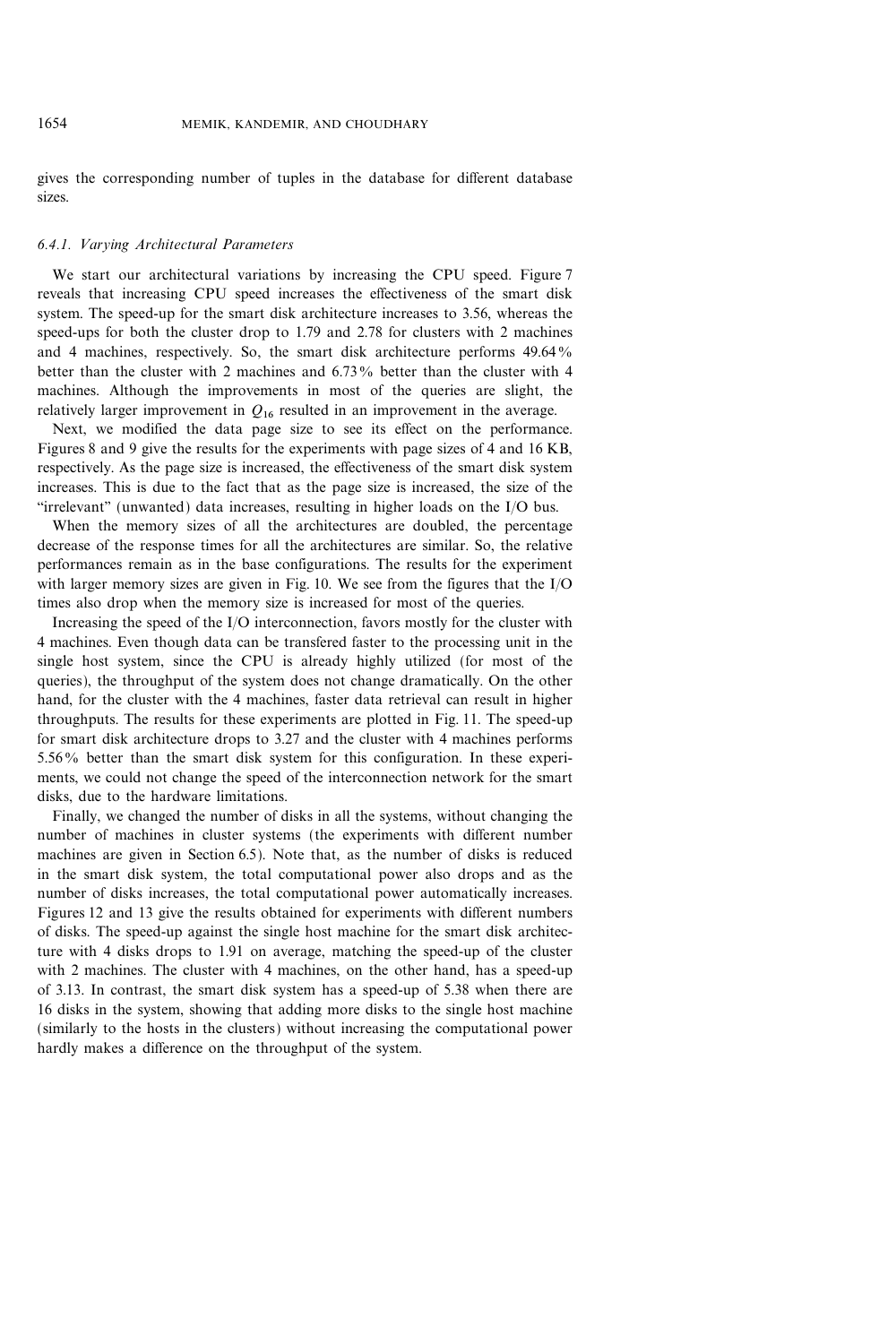```
图 1/0
         BBC om putation
```




FIG. 10. Relative execution times for larger memories.



FIG. 11. Relative execution times for faster I/O interconnection.



FIG. 12. Relative execution times for less disks (without increasing the number of hosts in the clusters).



FIG. 13. Relative execution times for more disks (without increasing the number of hosts in the clusters).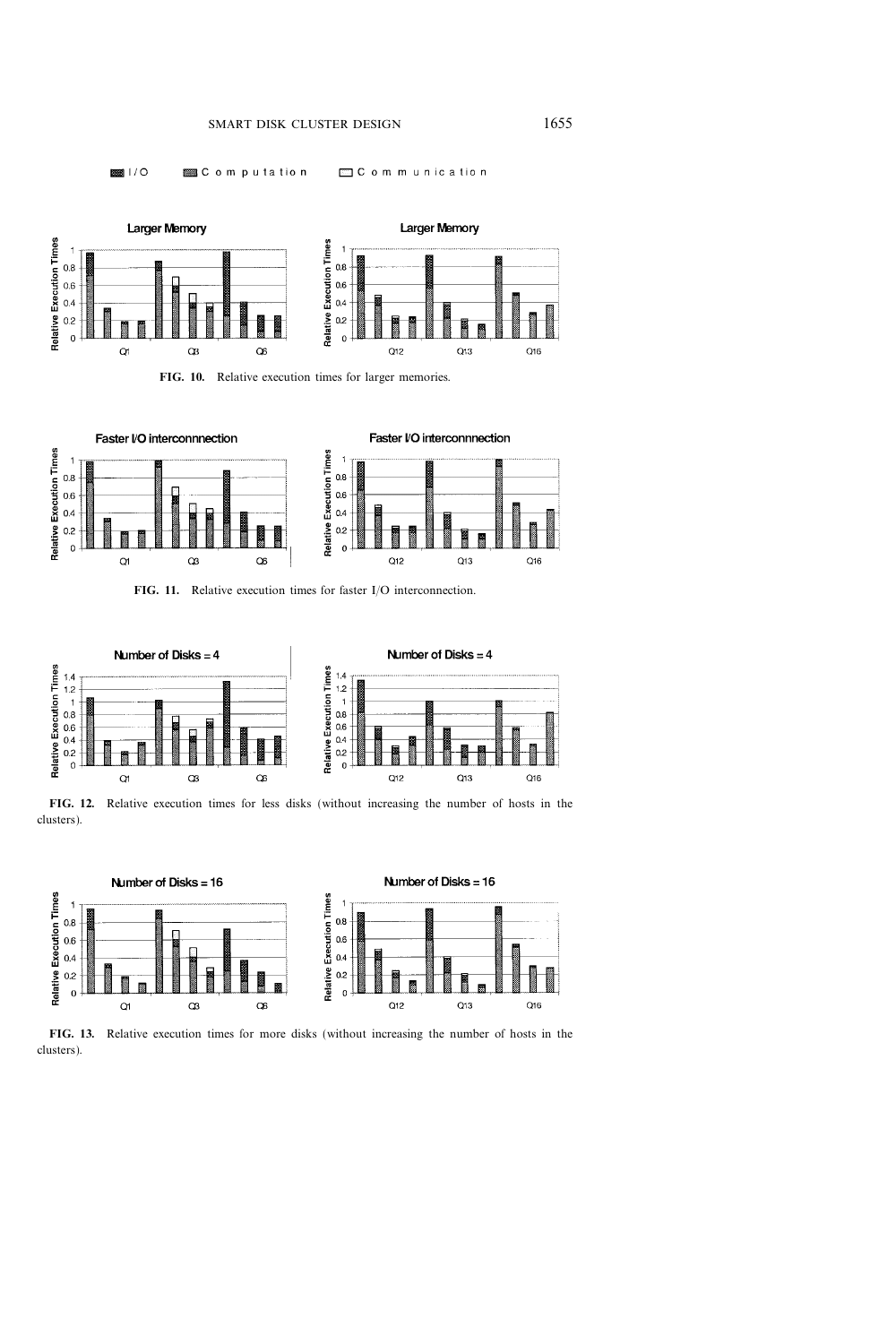As the technology advances, CPU speeds, memory sizes, and the number of disks in almost all the systems are increasing. Looking at the results we have obtained from our experiments, we can see that the smart disk architecture performs better with the increased CPU speed and the number of disks, and the performance improvement in smart disk system with the large memory size matches the increases for both the cluster systems and single host-based system. According to these results, we can conclude that technology advances will favor smart disk systems more than it does clusters and single host-based systems.

#### 6.4.2. Varying Database Parameters

In this section, we present the experiments conducted with different database parameters. First, we experimented with different database sizes. Figure 15 reveals that increasing the database size increases the performance of the smart disk system. The speed-up for the database with large size with the smart disk architecture is 3.91, which performed 12.03% better than the cluster with 4 machines and 48.39% better than the cluster with 2 machines. For smaller database size (Fig. 14), the speed-up drops to 3.32, which is matched by the cluster with 4 machines. The smart disk architecture performs better with larger database size, because as the size is increased, constant overheads of the smart disk system (synchronization, start-up, etc.) become negligable. As expected, increasing selectivity (Fig. 16) decreases the effectiveness of the smart disk system and decreasing selectivity favors smart disk systems (Fig. 17). One of the advantages of the smart disk system is that the irrelevant data (e.g., database tuples which do not have any effect on the result of the operation) are not sent through the  $I/O$  bus, which enhances the  $I/O$  performance of the system. When the selectivity is increased, the proportion of this irrelevant data decreases, decreasing the advantage of the smart disk system. This effect of selectivity is similar to the results obtained by Riedel *et al.* [34].

### 6.5. Scalability

In this section, we compare the scalability of clusters and the smart disk system. To measure the scalability, we conducted experiments with 4, 8, 16, and 32 disks. In these experiments, the number of disks per host remains the same, so we increased the number of hosts in the system to increase the total number of disks. We used the same type of clusters discussed in the previous sections, i.e., hosts with 2 disks and 4 disks each. Again as before, the hosts are connected through a 155 Mbps ATM network, with an ATM switch for each 4 cluster machine simulated. The configuration for the smart disk system and the values for the database related parameters are also as in the base configurations (Table 3).

Figures 18 through 20 give the results obtained from our experiments. For each query, the leftmost bar represents the speed-up of the cluster consisting of hosts with 4 disks, the middle bar represents the speed-up of the cluster consisting of hosts with 2 machines, and the rightmost bar represents the speed-up of the smart disk system. To calculate speed-ups, we take the response time of each architecture with 4 disks as the base. In other words, the speed-up is calculated by dividing the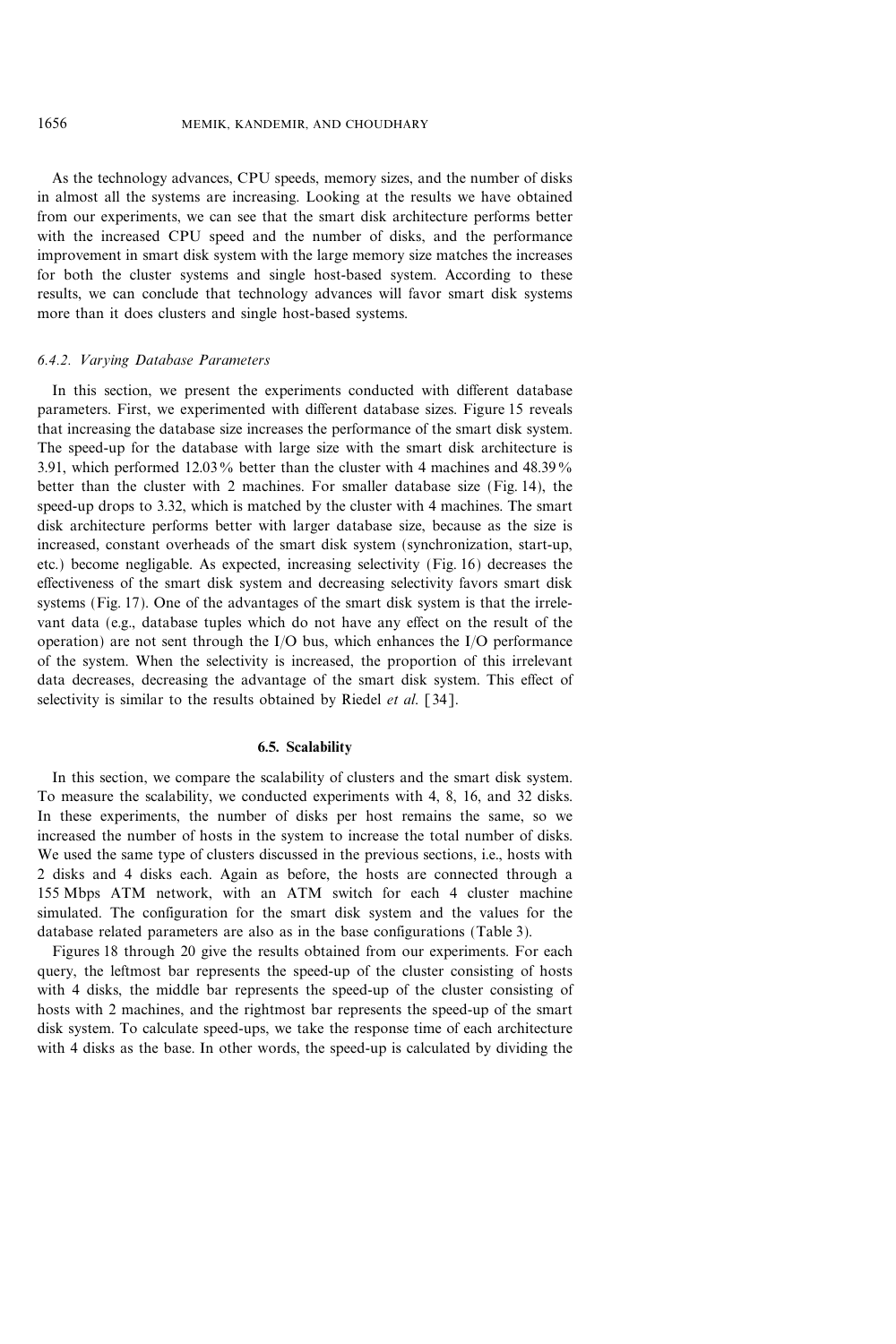

FIG. 14. Relative execution times for smaller database size.



FIG. 15. Relative execution times for larger database size.







FIG. 17. Relative execution times for low selectivity.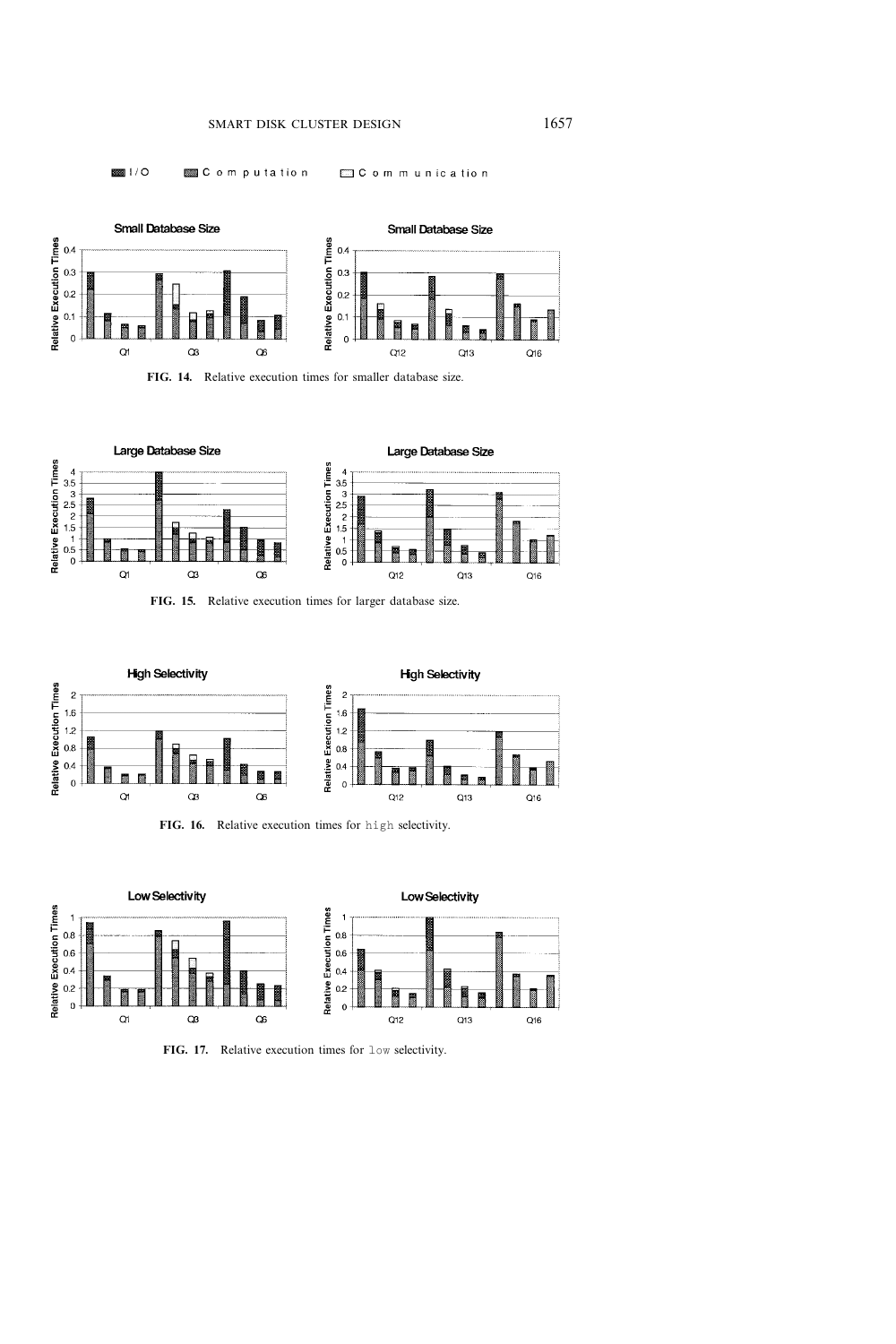

FIG. 18. Speed-ups of the three architectures with 8 disks for different queries.

corresponding response time of the architecture with 4 disks by the response time of the same architecture with the corresponding number of disks (8 disks for Figs. 18, 16 disks for Figs. 19, and 32 disks for Fig. 20). For all the figures, we can say that the scalabilities for all the architectures are similar except for the query  $Q_{16}$ . For this query, the speed-up of the smart disk architecture is slightly less than the speed-ups of clusters. The reason for this result is that this query produces relatively large results, which should be combined by the central unit. As the number of disks in the system is increased, combining the local results becomes a bottleneck. Clusters are less affected by this bottleneck, because they have a faster front-end. Note that the combination of the final result from the local results can also be performed in parallel, which will increase the speed-up for all the systems. Another solution to this problem may be to reconfigure the smart disk system. Instead of having one central unit for all the smart disks, smart disks can be collected in several groups, each with its central unit. Then, to increase the total number of disks in the system, all we have to do is to add more groups, each having a central unit. Such a configuration of smart disks will be more scalable than our current configuration. But considering the sizes of the systems we have experimented with (8 disks in default configuration), such a rearrangement of smart disks will have an insignificant effect on the results of the previous sections. The effect of a slower central unit can also be observed in queries  $Q_1$  and  $Q_{13}$  to a lesser extent. On the other hand, for  $Q_3$ , the smart disk architecture scales better especially up to 16 disks. This



FIG. 19. Speed-ups of the three architectures with 16 disks for different queries.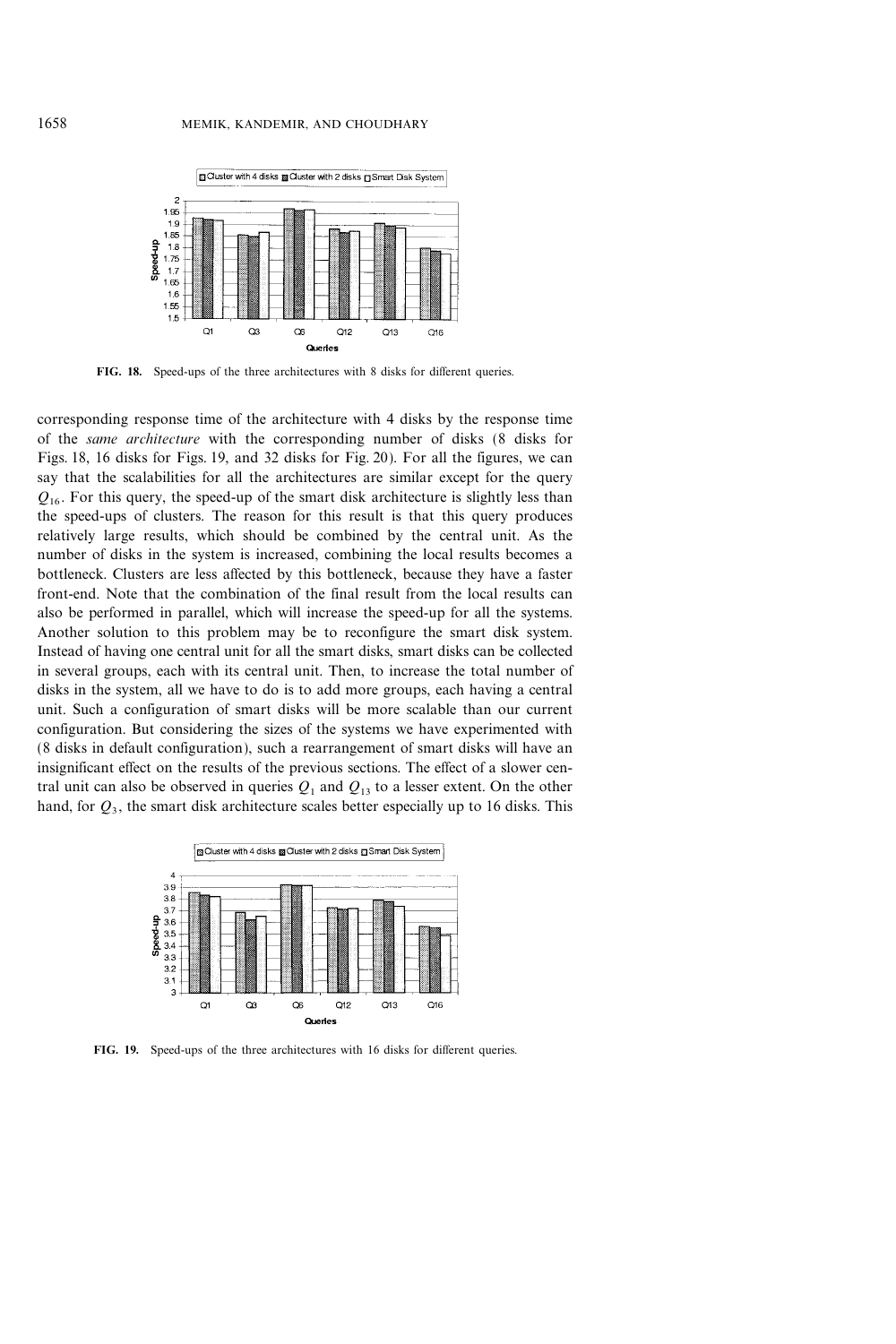

FIG. 20. Speed-ups of the three architectures with 32 disks for different queries.

### TABLE 8

#### Averages of Experiments for Different Architectural and Database-Related Parameters

| Variation         | Single<br>host<br>machine | Cluster<br>with 2<br>machines | Cluster<br>with 4<br>machines | Smart<br>disk<br>system |
|-------------------|---------------------------|-------------------------------|-------------------------------|-------------------------|
| Base conf.        | 100                       | 50.6                          | 30.3                          | 29.0                    |
| Faster CPU        | 100                       | 55.8                          | 36.0                          | 28.1                    |
| Large page size   | 100                       | 48.6                          | 29.2                          | 25.6                    |
| Small page size   | 100                       | 57.1                          | 33.8                          | 30.0                    |
| Large memory      | 100                       | 51.1                          | 30.7                          | 29.1                    |
| Faster I/O inter. | 100                       | 48.1                          | 38.9                          | 30.6                    |
| Fewer disks       | 100                       | 52.9                          | 32.0                          | 52.3                    |
| More Disks        | 100                       | 50.1                          | 29.6                          | 18.6                    |
| Smaller DB, size  | 100                       | 59.7                          | 30.1                          | 30.1                    |
| Larger DB. size   | 100                       | 49.6                          | 29.1                          | 25.6                    |
| High selectivity  | 100                       | 49.3                          | 29.5                          | 29.4                    |
| Low selectivity   | 100                       | 52.3                          | 31.5                          | 28.5                    |

Note. Each number corresponds to the average of the response times with respect to the single host machine for all queries.

### TABLE 9

# Number Cluster Cluster Cluster Smart of disks with 4 disks with 2 disks disk system 8 1.89 1.88 1.88 16 3.75 3.73 3.72 32 7.39 7.36 7.31

### Average Speed-Ups for Scalability Experiments

Note. Each number corresponds to the average of the speed-ups for all the queries.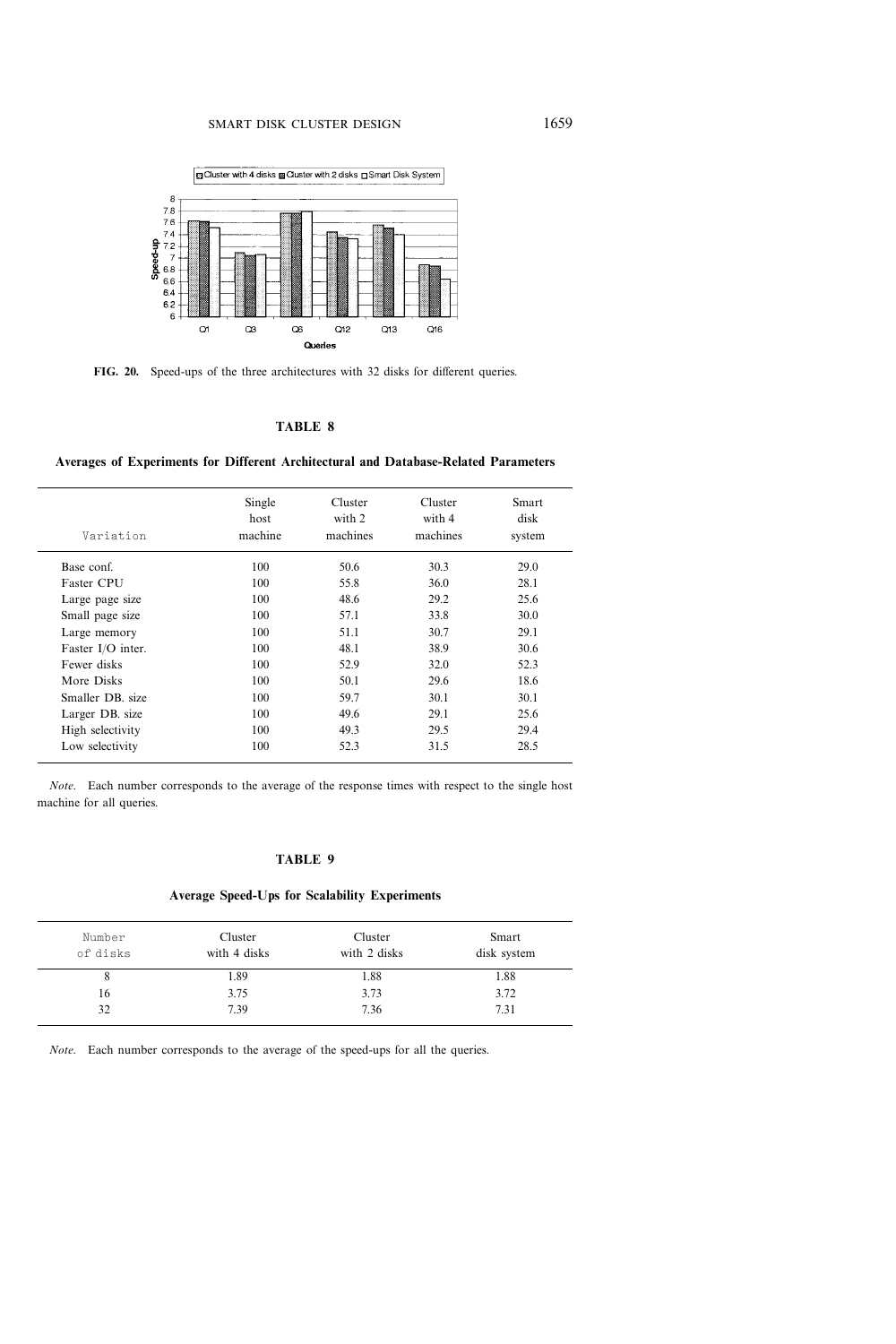query is the query with the largest communication requirement. The communication overhead increases if the total number of machines in the system is increased. Having a smaller communication percentage, the smart disk system is less affected by this overhead. But as the number of disks is increased, the overhead of a single central unit becomes the dominant factor, favoring the clusters.

Table 9 gives the average speed-ups of all queries for all the architectures and for different numbers of disks. With a slight effort of putting in a faster central unit, the scalability of the smart disk system can be improved significantly. Also, the speeds of embedded processors are increasing rapidly, which will favor the smart disk architecture. Overall, our results show that the scalability of the smart disk system matches the scalability of clusters.

### 7. RELATED WORK

In the late 1970s and early 1980s there were numerous proposals for putting processing power in storage subsystems. As an example, in the IBM 360, the IO processors were able to execute *channel programs* that perform I/O on behalf of their hosts. Database machines employed processors on different levels of the disk architecture. For example, Banerjee *et al.* [7] proposed putting a processor per disk head. The others offered processor per track and processor per disk [6, 26, 31]. Unfortunately, the special-purpose components eventually led to the demise of earlier database architectures. As we have mentioned in Section 2, there are many differences between our work and the database machines. First of all, smart disk systems use commodity hardware, which makes them cost-effective. Secondly we take efficient query optimization techniques into account and we also have experience in parallel databases.

Derived Virtual Devices [43] are proposed as a means of exporting devices with different capabilities to different users. DVDs are assumed to have IP-connectivity and that they can be accessed through a wide-area-network. This general-purpose connectivity increases the overhead of accesses to devices, especially when only communication between disk-processors and central unit is needed. The main focus of this work is to design mechanisms for maintaining security at the disks. Secure devices and migration of file-system capability to devices are also investigated as part of network-attached secure-disks (NASD) at CMU [14].

Acharya et al. [1] have recently proposed an Active Disk architecture which integrates significant processing power and memory into a disk drive and downloads application-specific code on disk. They hand-optimized a number of isolated database operators to run on the active disk architecture [2]. They also compare the performance of smart disk architecture, SMP's and clusters for a subset of individual database operations we have used in this work [2, 42]. Their simulation results show that the processing power on disks might be useful. Our research is different from theirs in the sense that we evaluated the execution of whole queries. Since a typical database query might involve parts that are suitable for the smart disks and parts that are not, it is very important to focus on the entire queries to reach a reliable evaluation. We have also implemented individual operations like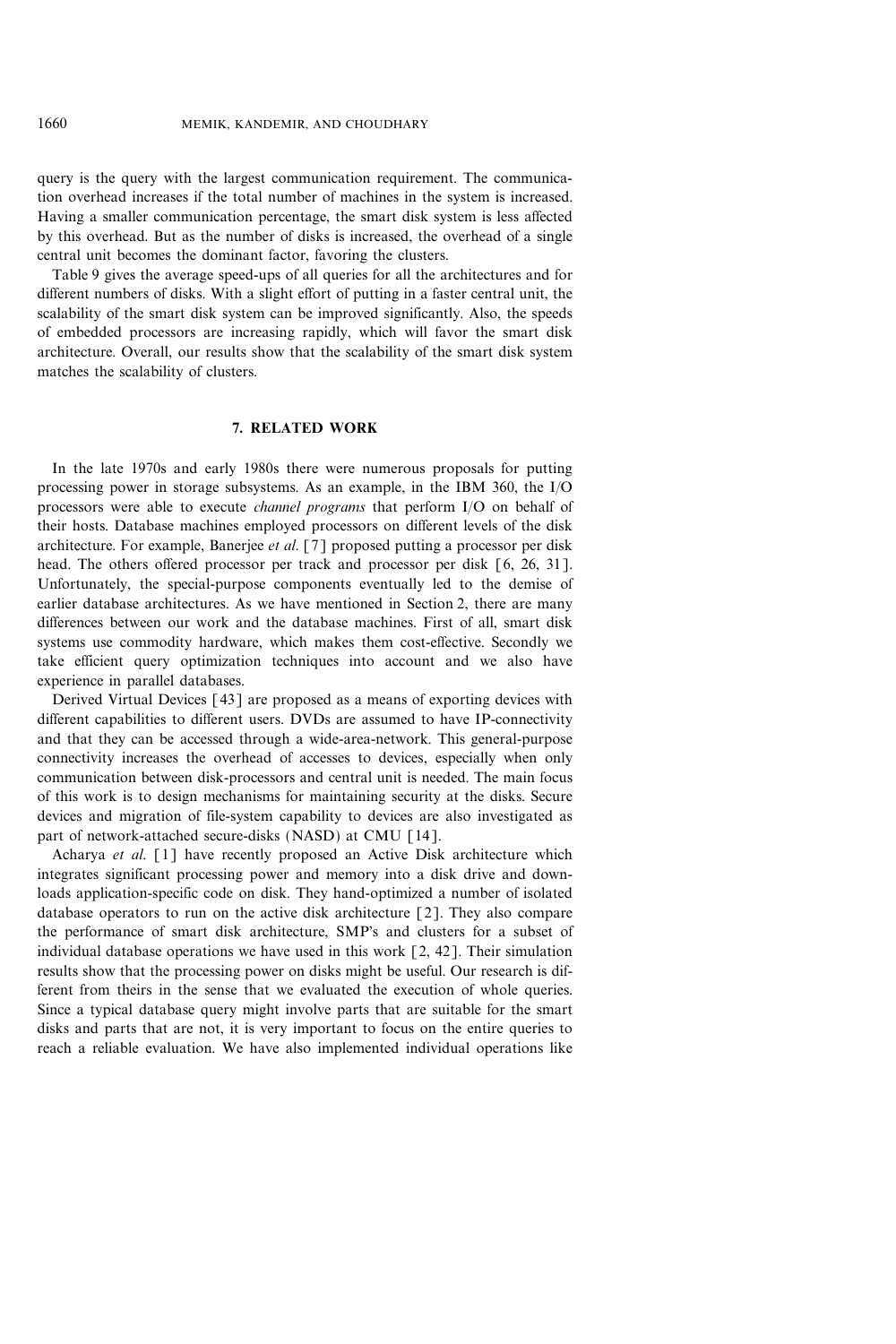indexed scan and hash join which were not considered in their work. We also use a different communication scheme. Riedel *et al.* [33, 34] have also focused on the active disk architecture and have used it in database applications. Their work is concentrated mainly on applications with almost no communication between disks. We believe that with the advances in serial communication links the disk processors will be able to communicate with each other without the involvement of the hosts. Patterson et al. [25] present a disk architecture called intelligent disks (IDISKs) that puts processing power at the disks to overcome the I/O bus bottleneck of conventional systems. The main idea, as in active disks [1], is to off-load computation from expensive desktop processors. Compared to the active disks, the IDISKs are meant to be more general purpose.

Virtual disks [5] and logical disks [24] provide a device abstraction that hide the physical connectivity of the disk. These systems make a disk connected to a remote host to appear as if it is logically/virtually connected to a local host. Striping-related work [12, 18, 27] studies the impact of device-level and server-level parallelism on I/O performance. These systems still treat disks merely as storage. Our work will extend the function of any disk on the network to encompass local processing at the disk.

Active Networks [30, 38] envisions code migration to the network to improve QOS. These projects [9, 17] deal with execution of user code (carried within network packets) in the network. The migratable code is much more applicationspecific in smart disk systems as opposed to dealing with a number of predefined QOS attributes of the network.

### 8. CONCLUSIONS

Putting excessive computational power to the embedded systems and bringing processing units closer to the data are growing trends in computer architecture. Smart disks are a continuation of these trends. A smart disk system takes advantage of the processing power on disks by off-loading user-defined code to the disks. This reduces the traffic in the I/O network, thereby increasing the system throughput dramatically. We evaluated a single host-based system, two cluster systems, and a smart disk system using queries from the TPC-D benchmark. Our results show that the smart disk system can bring significant speed-ups for Decision Support System (DSS) databases. Specifically, for our base configuration, the smart disk system performed 71% better than the single host system,  $43\%$  better than the cluster with 2 machines, and 4.2% better than the cluster with 4 machines. CPU speeds, memory sizes, total number of disks in the computer systems, and the storage requirements of applications are increasing as the technology advances. Our experiments show that, for all these parameters, the relative performance of smart disk system increases as the parameter values are increased, except for the case of memory where the increase of performance of other systems is matched by the smart disk system. We also showed that the the scalability of the smart disk system matches the scalability of clusters. These performance results along with the costeffectiveness of the smart disk systems make them very attractive for data-intensive applications. The work-in-progress includes the design and implementation of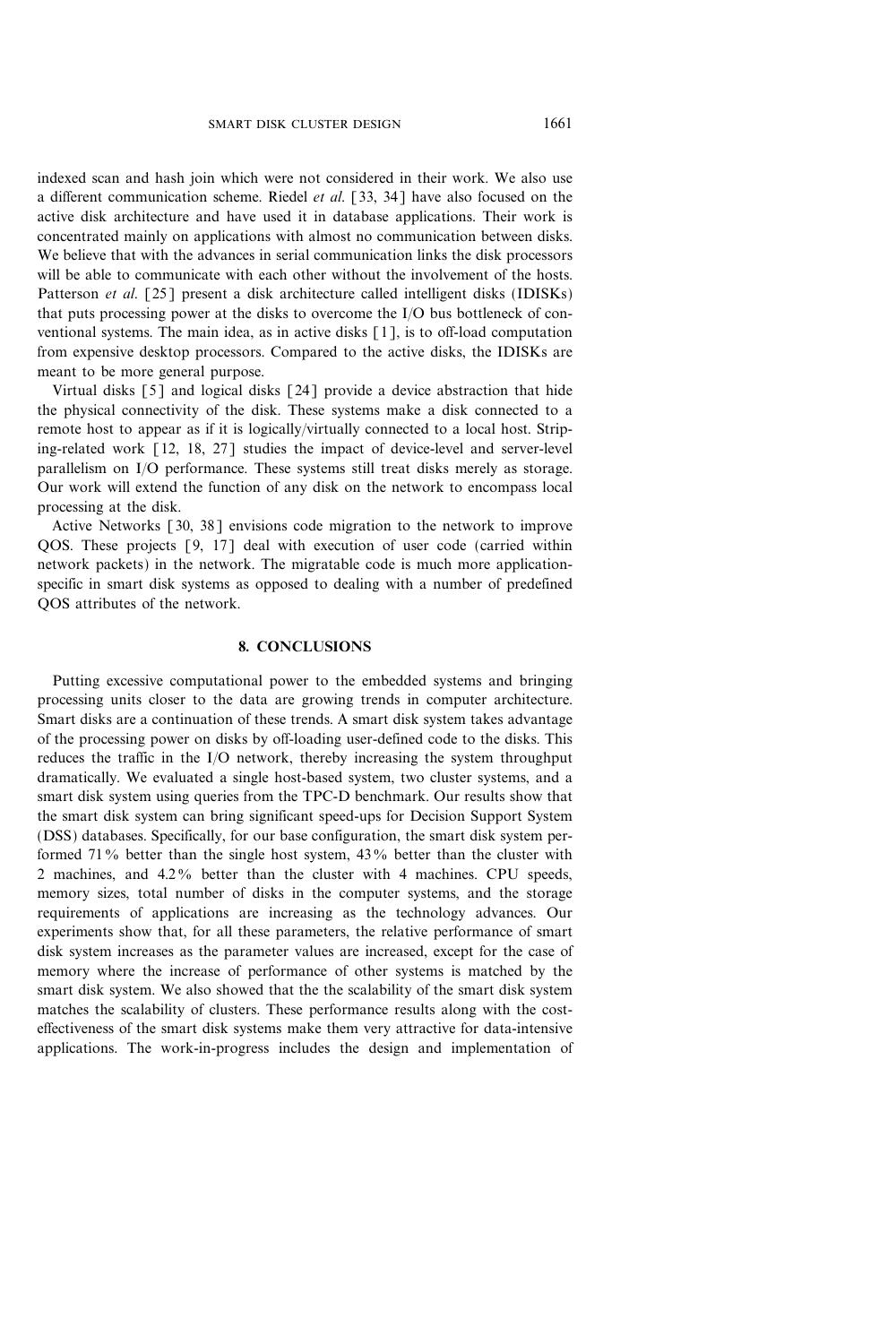automatic query optimizers that can handle other types of queries (e.g., update queries) and investigation of different applications for smart disk architecture.

### REFERENCES

- 1. A. Acharya, M. Uysal, and J. Saltz, Active disks: Programming model, algorithms, and evaluation, in "Proc. ASPLOS VIII," pp. 81-91, October 1998.
- 2. A. Acharya, M. Uysal, and J. Saltz, "Structure and Performance of Decision Support Algorithms on Active Disks,'' Technical Report TRCS98-28, Dept. of Computer Science, UCSB, October 1998.
- 3. A. Arpaci-Dusseau, R. Arpaci-Dusseau, D. Hellerstein, and D. Patterson, High performance sorting on networks of workstations, in "Proc. SIGMOD'97," 1997.
- 4. R. H. Arpaci-Dusseau, E. Anderson, N. Treuhaft, D. E. Culler, J. M. Hellerstein, D. Patterson, and K. Yelick, Cluster I/O with river: Making the fast case common, Input/Output Parallel Distrib. Systems (May 1999).
- 5. C. R. Atanasio, M. Butrico, C. A. Polyzois, S. E. Smith, and J. L. Peterson, "Design and Implementation of a Recoverable Virtual Shared Disk,'' IBM Technical Report RC 19843, Nov. 1994.
- 6. E. Babb, Implementing a relational database by means of specialized hardware, ACM Trans. Database Systems 4(1), March 1979.
- 7. J. Banerjee et al., DBC-A database computer for very large databases, IEEE Trans. Comput. (June 1979).
- 8. P. Bernstein, Database technology: What's coming next?, Keynote Presentation at, in "Fourth Symposium on High Performance Computer Architecture," February 1998.
- 9. S. Bhattacharjee, K. Calvert, and E. W. Zegura, Implementation of a active networking architecture: White paper presented at "Gigabit Switch Technology Workshop," Washington University, St. Louis, July 1996.
- 10. Cirrus Logic, Inc., Preliminary Product Bulletin CL-SH8665, June 1998.
- 11. D. DeWitt and J. Gray, Parallel database systems: The future of high performance database systems, Comm. Assoc. Comput. Mach. 35(6) (June 1992), 85-98.
- 12. A. Drapeau et al., RAID-II: A high-bandwith network file server, in "Proc. of 21st Ann. Symp. on Computer Architecture (ISCA'94)," pp. 234-244, April 1994.
- 13. G. Ganger, B. Worthington, and Y. Patt, "The DiskSim Simulation Environment Version 1.0 Reference Manual,'' Technical Report, CSE-TR-358-98 Dept. of Electrical Engineering and Computer Science, Feb. 1998.
- 14. G. A., Gibson et al., File server scaling with network-attached secure disks, in "Proc. of the ACM Sigmetrics,'' June 1997.
- 15. G. Graefe, Query evaluation techniques for large databases, ACM Comput. Surveys 25(2) (June 1993), 73-170.
- 16. J. Gray, Put everything in the storage device, presented at "NASD Workshop on Storage Embedded Computing,'' June 1998.
- 17. J. Hartman, U. Manber, L. Peterson, and T. Proebsting, "Liquid Software: A New Paradigm for Networked Systems,'' Technical Report 96-11, Department of Computer Science, University of Arizona, 1996.
- 18. J. H. Hartman and J. K. Ousterhout, The Zebra striped network file system, in "Proc. of the 14th Symposium on Operating System Principles (SOSP'93)," pp. 29-43, Dec. 1993.
- 19. W. Hasan, "Optimization of SQL Queries for Parallel Machines," Ph.D. thesis, Stanford University, 1995.
- 20. W. Hasan and R. Motwani, Coloring away communication in parallel query optimization, in "Proc. of the 21st Conference on Very Large Databases (VLDB'95),'' 1995.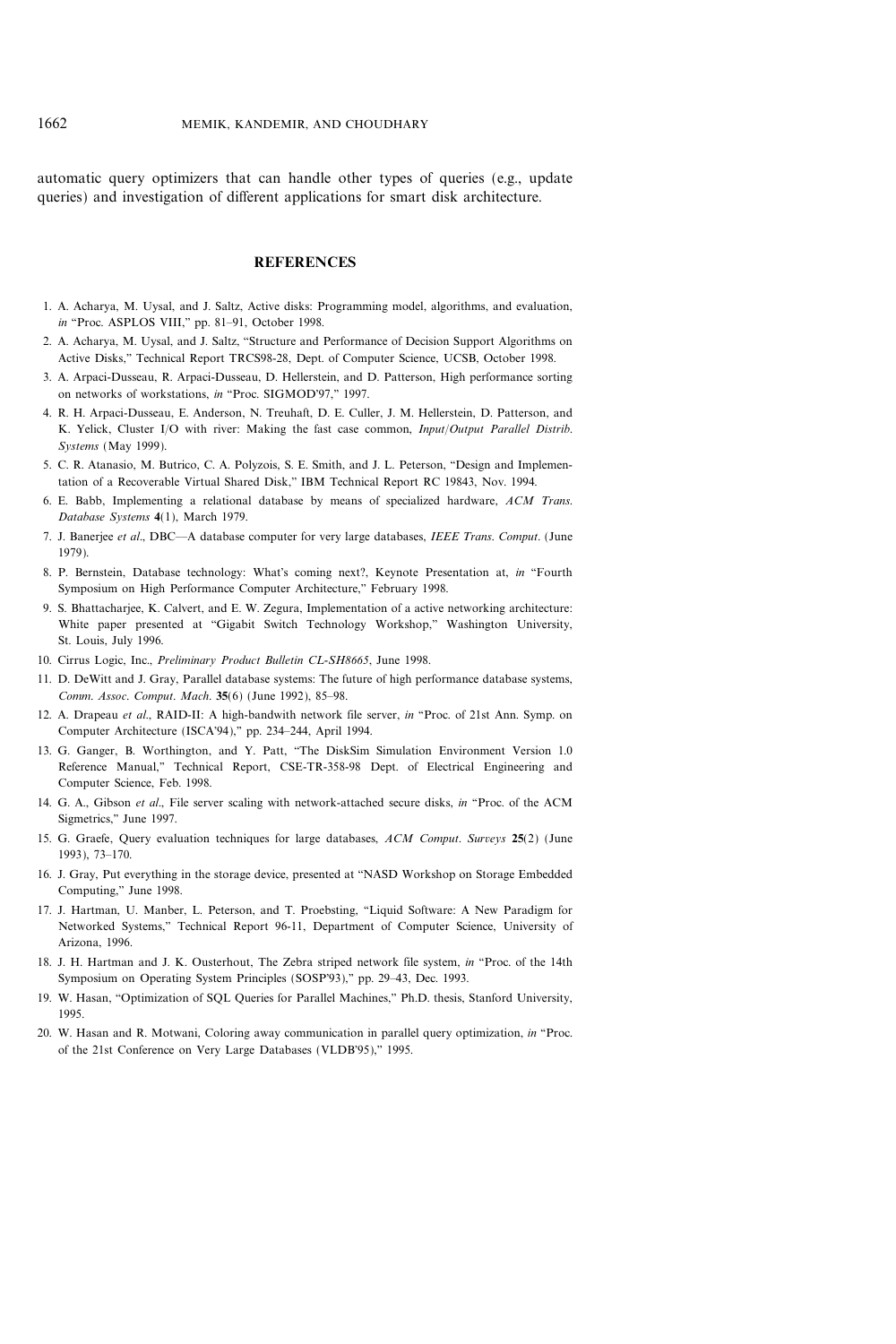- 21. "High Performance Computing and Communications: Grand Challenges 1993 Report: A Report by the Committee on Physical, Mathematical and Engineering Sciences,'' Federal Coordinating Council for Science, Engineering and Technology, 1993.
- 22. Intel Corporation "i960 Hx Microprocessor Developer's Manual," September 1998, Order Number: 272484-002, Intel, Santa Clara, CA.
- 23. Y. Ioannidis et al., Parametric query optimization, in "Proc. of the 18th Conference on Very Large Databases (VLDB'92)," August 1992.
- 24. W. de Jonge, M. F. Kasshoek, and W. C. Hsieh, The logical disk: A new approach to improving file systems, in "Proc. of the 14th ACM Symp. on Operating Sys. Principles (SOSP'93)," pp. 15–28, Dec. 1993.
- 25. K. Keeton, D. A. Patterson, and J. M. Hellerstein, The case for intelligent disks (IDISKS), SIGMOD Record 27(3) (1998).
- 26. S. C. Lin, D. C. P. Smith, and J. M. Smith, The design of a rotating associative memory for relational database applications, Trans. Database Systems 2 (March 1976), 53-75.
- 27. D. E. E. Long, B. R. Montague, and L. Cabrera, Swift/RAID: A distributed RAID system, Comput. Systems 7(3) (1994), 333-359.
- 28. M. Mehta and D. J. DeWitt, Managing intra-operator parallelism in parallel database systems, in "Proc. 21st Conference on Very Large Databases (VLDB'95)," pp. 382-394, 1995.
- 29. G. Memik, M. Kandemir, and A. Choudhary, "An experimental Evaluation of Smart Disk Architectures Using DSS Commercial Workloads,'' Technical Report, CPDC-TR-9909-015, Dept. of Electrical and Computer Engineering,, Sept. 1999.
- 30. D. Murphy, "Building an Active Node on the Internet," Technical Report, MIT-LCS-TR-723, Master of Engineering thesis, MIT, Cambridge, MA, May 1997.
- 31. E. A. Ozkarahan, S. A. Schuster, and K. C. Smith, RAP-Associative processor for database management, in "Proc. AFIPS Conference," Vol. 44, pp. 379-388, 1975.
- 32. R. Ramakrishnan, "Database Management Systems," McGraw-Hill, New York, 1998.
- 33. E. Riedel and G. Gibson, "Active Disks—Remote Execution for Network-Attached Storage," Technical Report CMU-CS-97-198, School of Computer Science, Carnegie Mellon University, PA, 1997.
- 34. E. Riedel, G. Gibson, and C. Faloutsos, Active storage for large scale data mining and multimedia applications, in "Proc. 24th Conference on Very Large Databases (VLDB'98)," New York, NY, 1998.
- 35. C. Ruemmler and J. Wilkes, An introduction to disk drive modeling, IEEE Comput. 27 (March 1994), 17-28.
- 36. Siemens Microelectronics, Inc., "TriCore Architecture Overview Handbook," February 1999.
- 37. M. Stonebraker et al., A wide-area distributed database system, *VLDB J.* 5 (January 1996), 48–63.
- 38. D. L. Tennenhouse and D. J. Wetherall, Towards an active network architecture, Comput. Comm. Rev. 26 (April 1996).
- 39. A. Tessardo, "TMS320C27x: New Generation of Embedded Processor Looks Like a Microcontroller, Runs Like a DSP,'' White Paper: SPRA446, Digital Signal Processing Solutions, March 1998.
- 40. P. Trancoso, J. L. Larriba-Pey, Z. Zhang, and J. Torrellas, The memory performance of DSS commercial workloads in shared-memory multi-processors, in "Proc. International Symposium on High Performance Computer Architecture (HPCA'97)," San Antonio, TX, Feb. 1-5.
- 41. Transaction Processing Performance Council, "TPC Benchmark D Standard Specification Revision 2.1,'' February 1998.
- 42. M. Uysal, A. Acharya, and J. Saltz, Evaluation of active disks for decision support databases, in ``Proceedings of the 6th International Symposium on High-Performance Computer Architecture,'' Toulouse, France, January 10-12, 2000, to appear.
- 43. R. Van Meter, S. Hotz, and G. Finn, Derived virtual devices: A secure destributed file system mechanism, in "Proc. 5th NASA Conf. on Mass Storage System and Technologies," Sept. 1996.